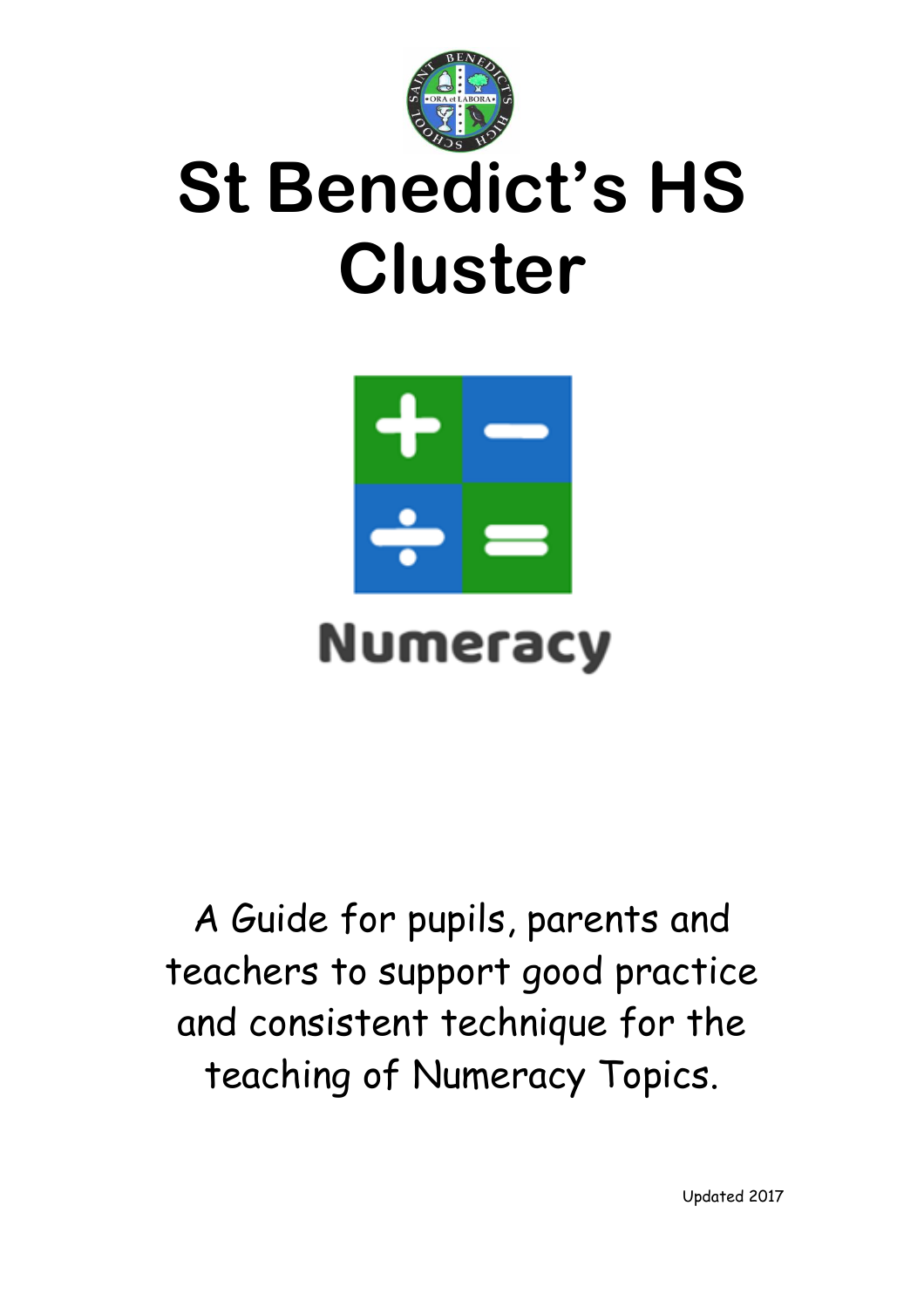

## **Introduction**

Welcome to our Numeracy booklet! We hope that within this booklet you will find support and understanding for the development of good Numeracy technique and practice. By using and referring to the information in this booklet, it will lead to a more consistent approach in the teaching of Numeracy topics across our Primary cluster and within our Secondary school.

Strength in Numeracy is the foundation for strength in Maths and in many other subject areas. We hope this booklet helps to develop that strength!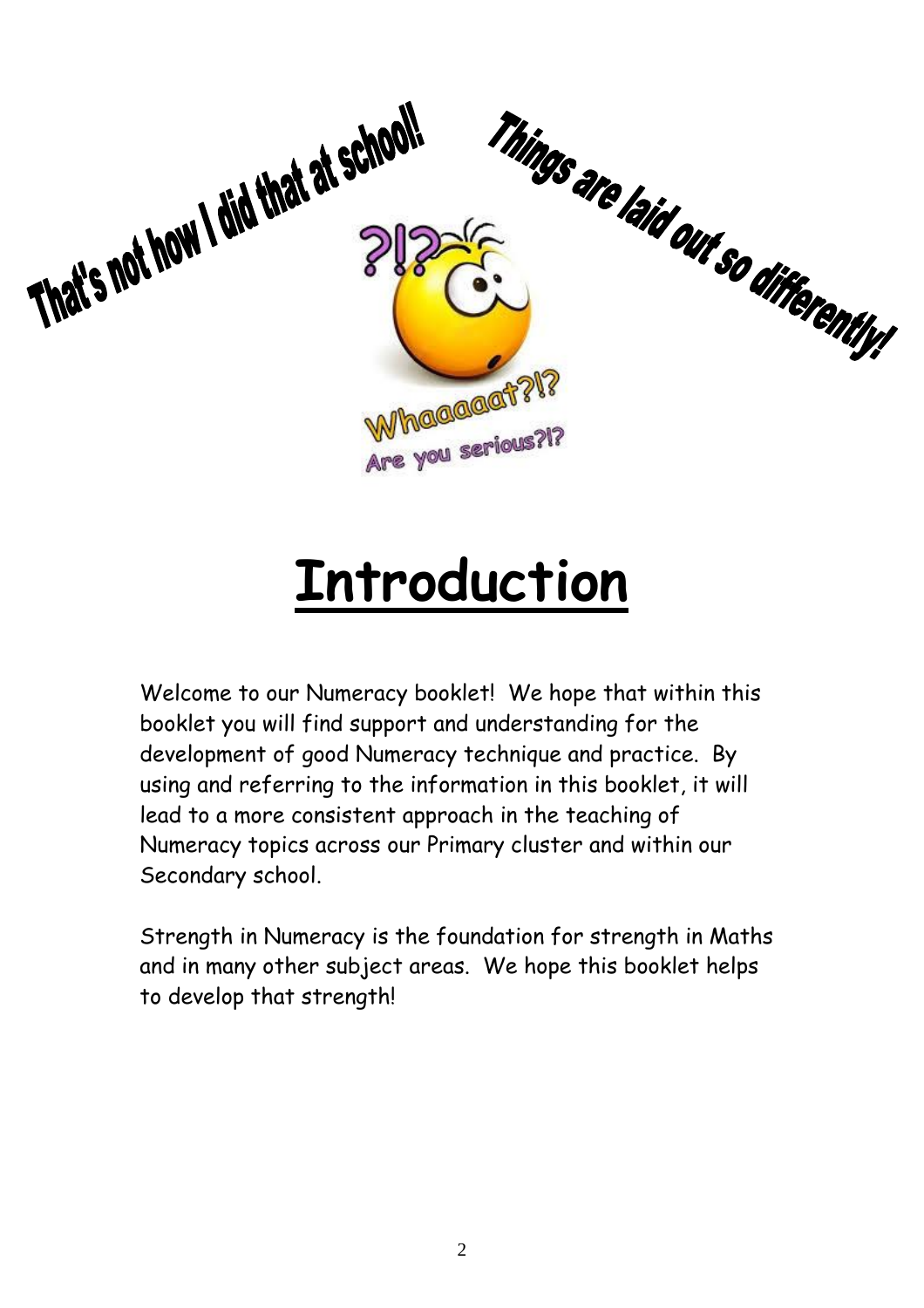| <b>Topic</b>                       | Page Number    |
|------------------------------------|----------------|
| Addition                           | 5              |
| Subtraction                        | 6              |
| <b>Multiplication 1</b>            | $\overline{7}$ |
| <b>Multiplication 2</b>            | 8              |
| <b>Division</b>                    | 9              |
| Order of Calculations (BODMAS)     | 10             |
| Algebra - Evaluating Formulae      | 11             |
| Algebra - Solving Simple Equations | 12             |
| Algebra - Solving Harder Equations | 13             |
| <b>Estimation - Rounding</b>       | 14             |
| <b>Estimation - Calculations</b>   | 15             |
| Time 1 - Notation                  | 16             |
| Time 2 - Time Intervals            | 17             |
| Time $3 - 5$ , $D$ and T           | 18             |
| <b>Fractions 1</b>                 | 19             |
| <b>Fractions 2</b>                 | 20             |
| Fractions 3                        | 21             |
| Fractions 4                        | 22             |
| Percentages 1                      | 24             |
| Percentages 2                      | 25             |
| Percentages 3                      | 26             |
| Percentages 4                      | 27             |
| Percentages 5                      | 28             |
| Ratio 1                            | 29             |

## **Table of Contents**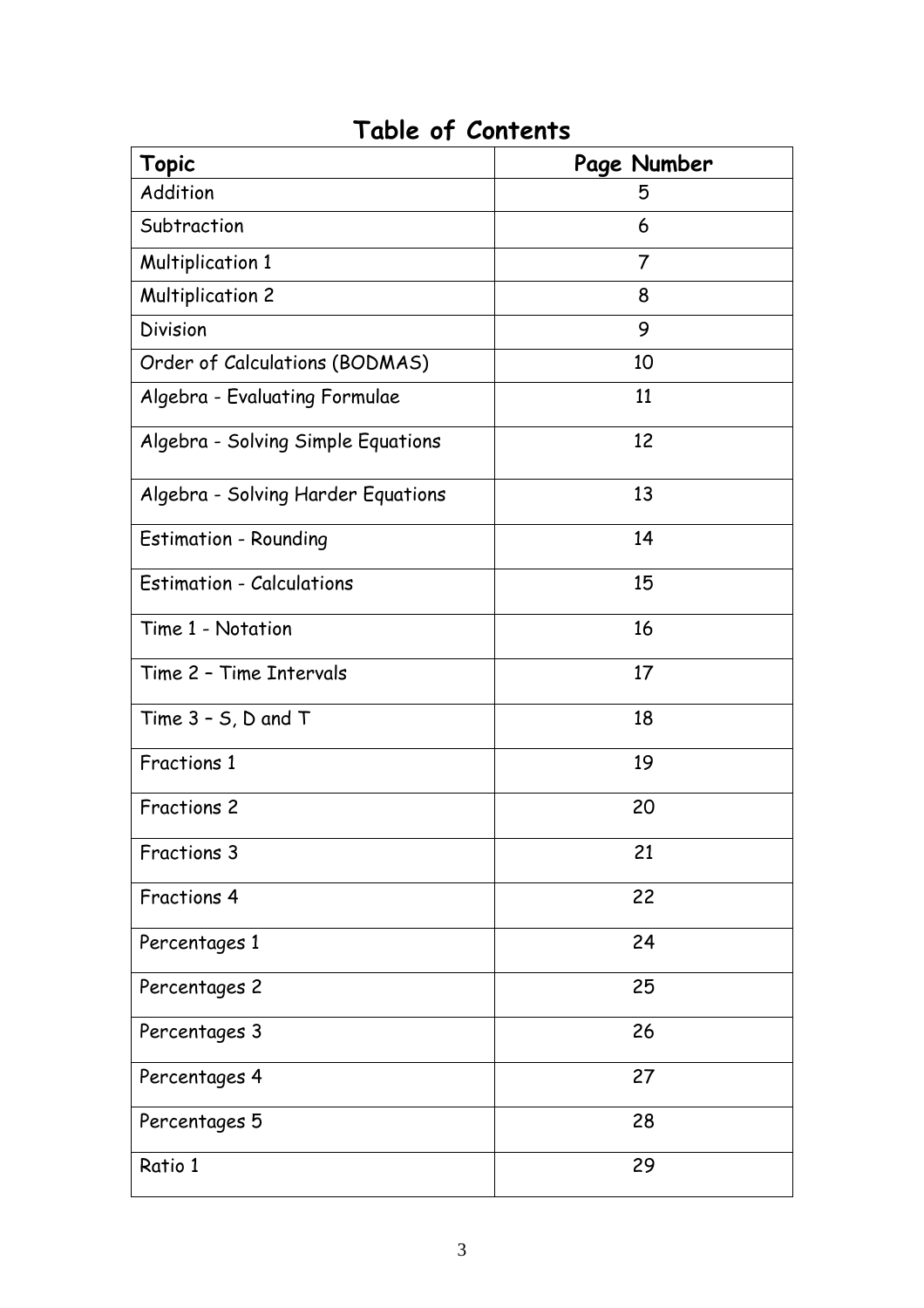| Ratio 2                                      | 31 |
|----------------------------------------------|----|
| Proportion                                   | 32 |
| <b>Information Handling - Tables</b>         | 33 |
| <b>Information Handling - Bar Graphs</b>     | 34 |
| <b>Information Handling - Line Graphs</b>    | 35 |
| <b>Information Handling - Scatter Graphs</b> | 36 |
| <b>Information Handling - Pie Charts</b>     | 37 |
| <b>Information Handling - Averages</b>       | 39 |
| Angles                                       | 40 |
| <b>Mathematical Dictionary</b>               | 41 |
| Useful Websites                              | 44 |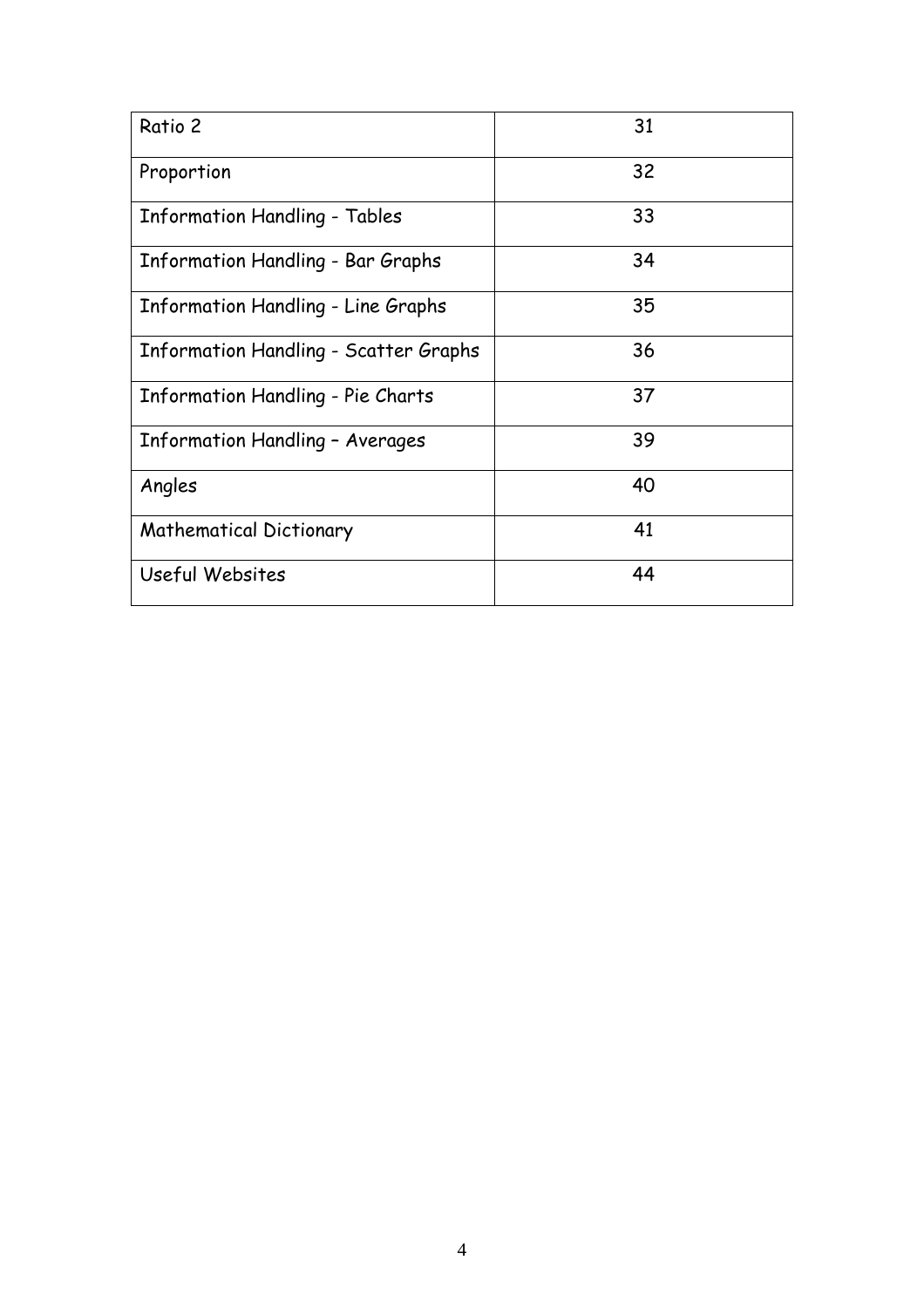## **Addition**

| <b>Mental Strategies</b>                                                                                                                        |                                                                                                |                                                                         |                |
|-------------------------------------------------------------------------------------------------------------------------------------------------|------------------------------------------------------------------------------------------------|-------------------------------------------------------------------------|----------------|
|                                                                                                                                                 | There are a number of useful mental strategies<br>for addition. Some examples are given below. |                                                                         |                |
| Example 1                                                                                                                                       | Calculate $54 + 27$                                                                            |                                                                         |                |
| Partitioning                                                                                                                                    | Add tens, then add units, then add together                                                    |                                                                         |                |
|                                                                                                                                                 | $50 + 20 = 70$ $4 + 7 = 11$                                                                    |                                                                         | $70 + 11 = 81$ |
| Chunking                                                                                                                                        | Split up number to be added into tens and units and<br>add separately                          |                                                                         |                |
|                                                                                                                                                 | $54 + 20 = 74$ $74 + 7 = 81$                                                                   |                                                                         |                |
| Compensating                                                                                                                                    | Round up to nearest 10, then subtract                                                          |                                                                         |                |
|                                                                                                                                                 | 54 + 30 = 84 but 30 is too much so subtract 3<br>$84 - 3 = 81$                                 |                                                                         |                |
| Formal Written Method                                                                                                                           |                                                                                                |                                                                         |                |
| When adding numbers, ensure that the numbers are linked up according<br>to place value. Start at right hand side, write down units, carry tens. |                                                                                                |                                                                         |                |
| Example                                                                                                                                         | Add 3032 and 589                                                                               |                                                                         |                |
| 3032<br>+589<br>$2 + 9 = 11$                                                                                                                    | 3032<br>-589<br>21<br>$3+8+1=12$                                                               | 3032<br>3032<br>+589<br>+589<br>621<br>3621<br>$0+5+1=6$<br>$3 + 0 = 3$ |                |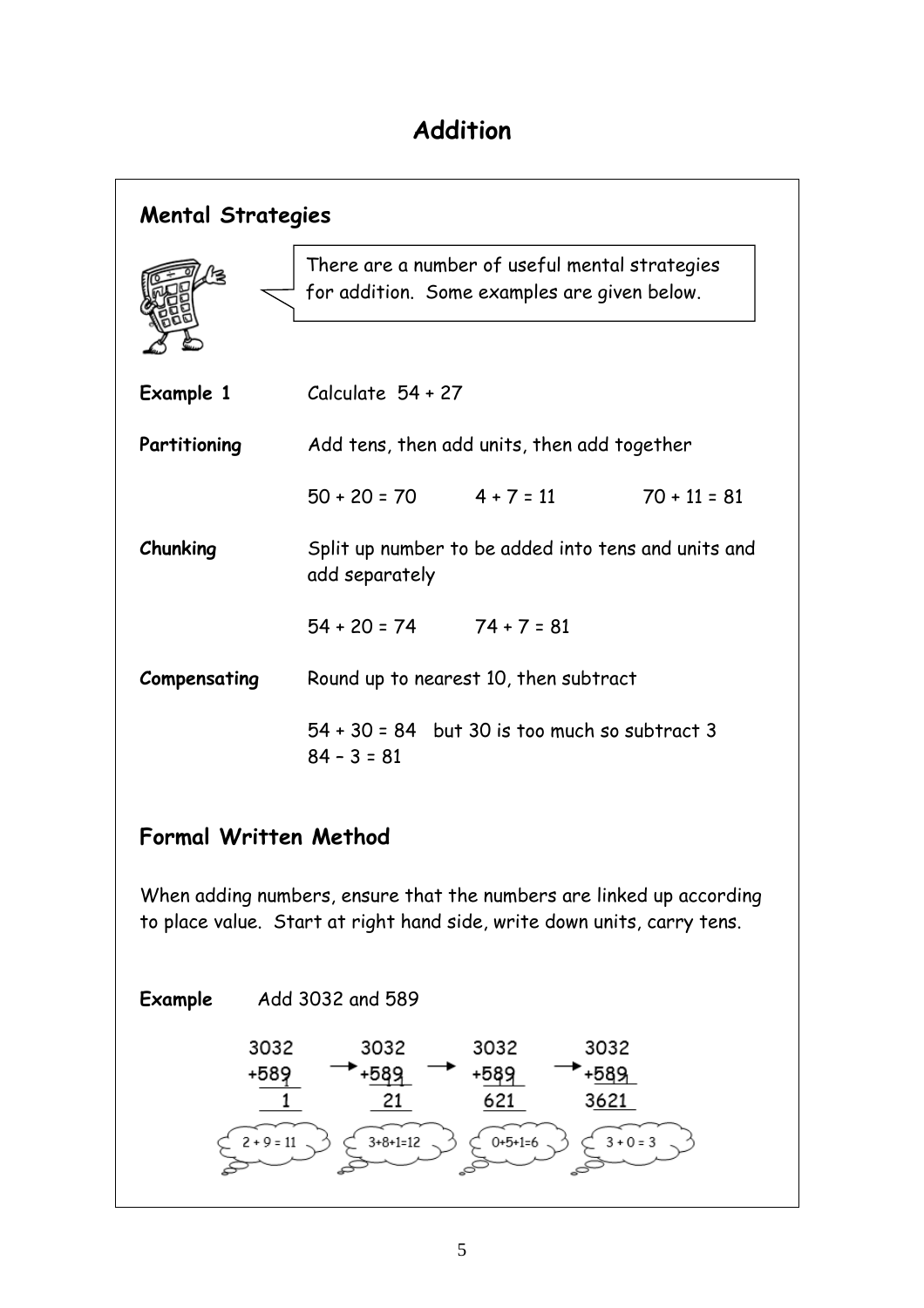## **Subtraction**

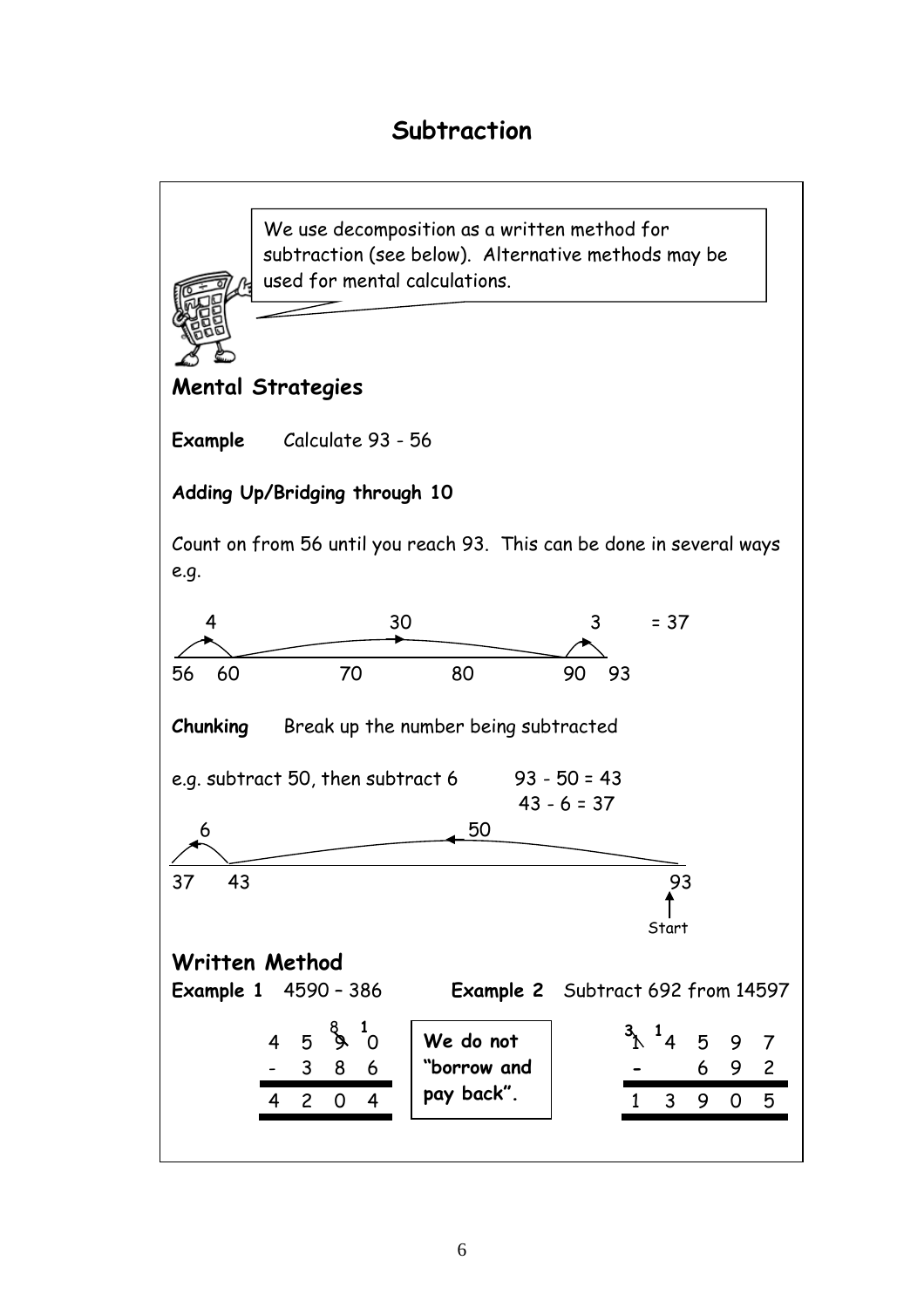## **Multiplication 1**

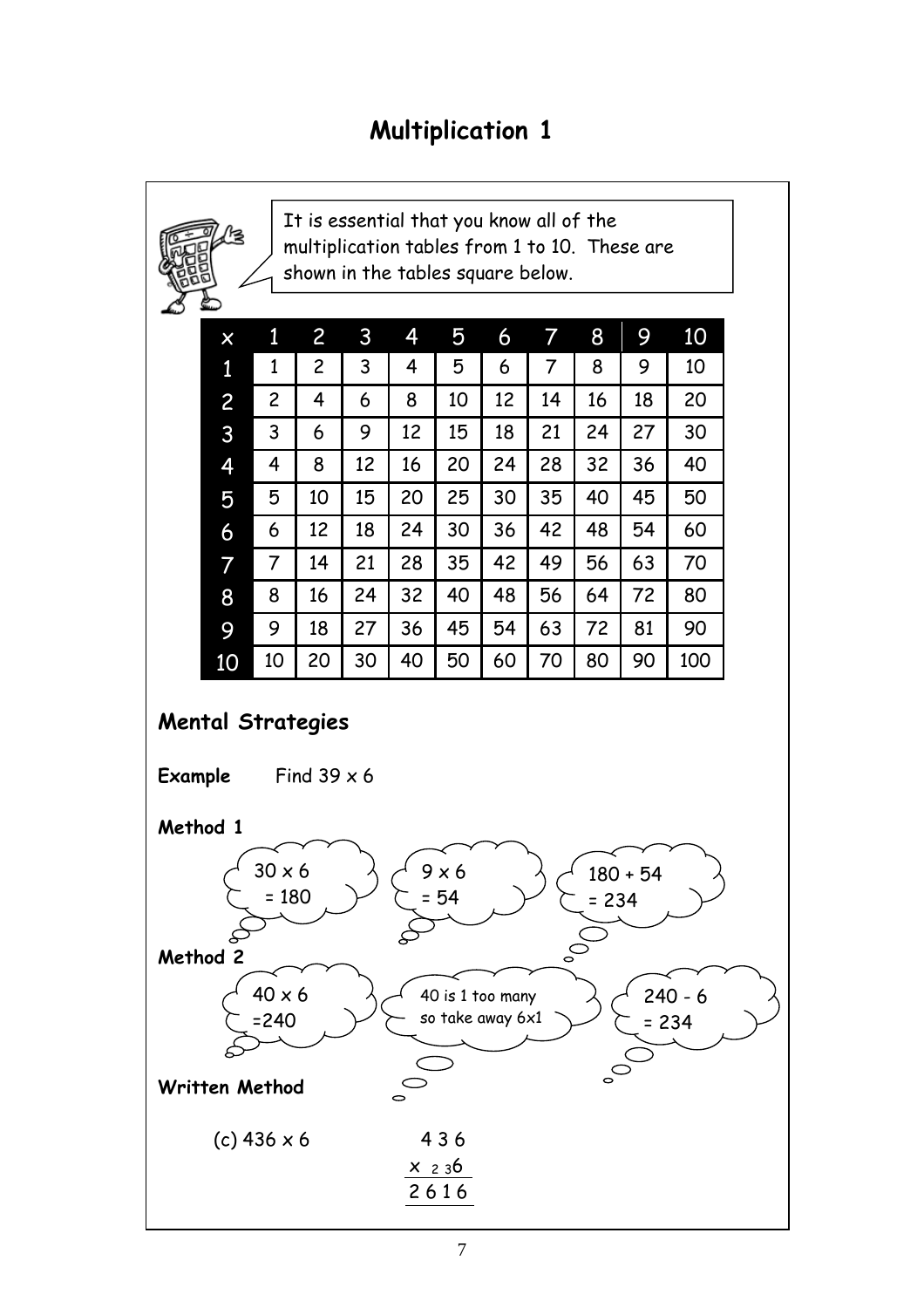## **Multiplication 2**

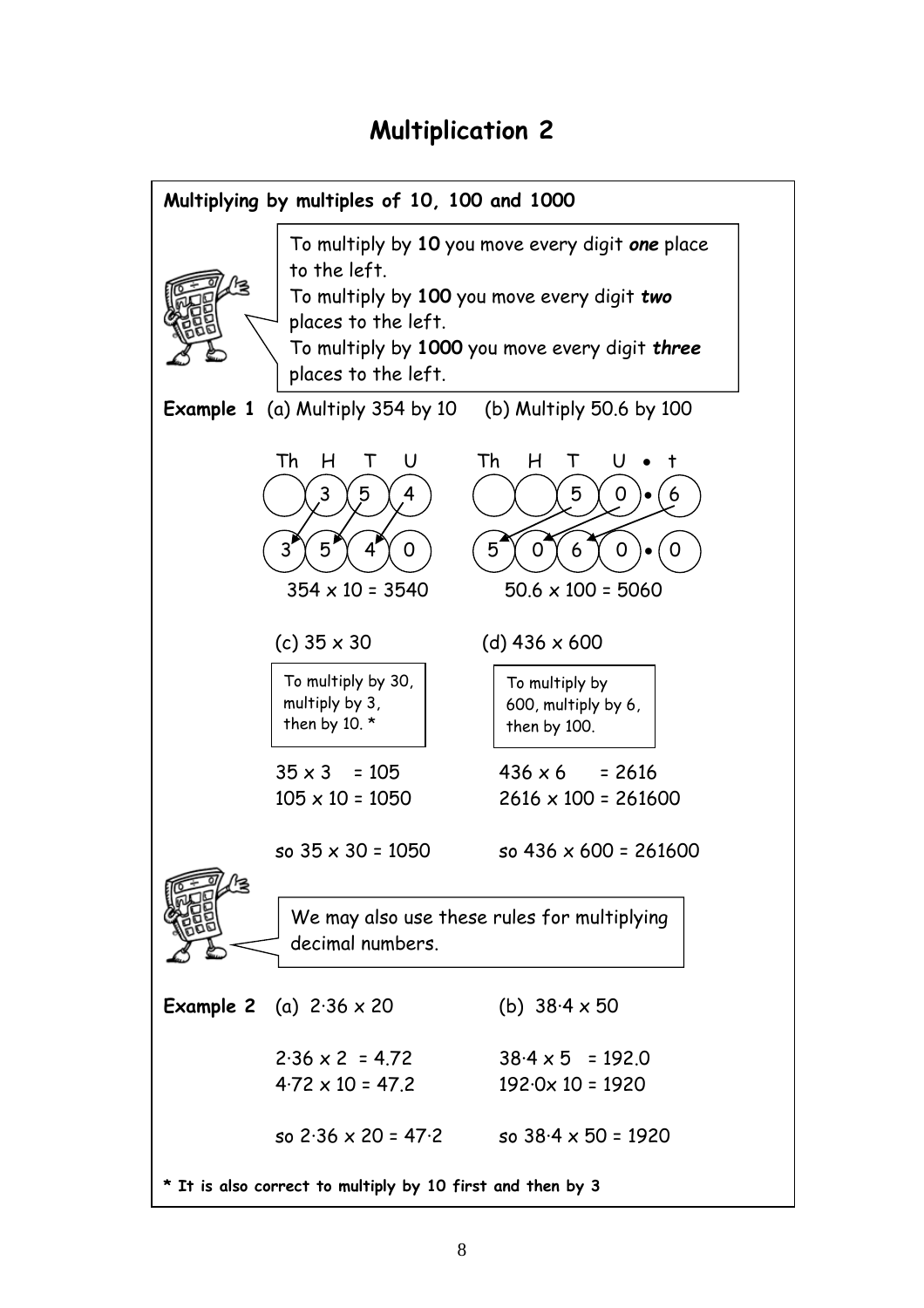## **Division**

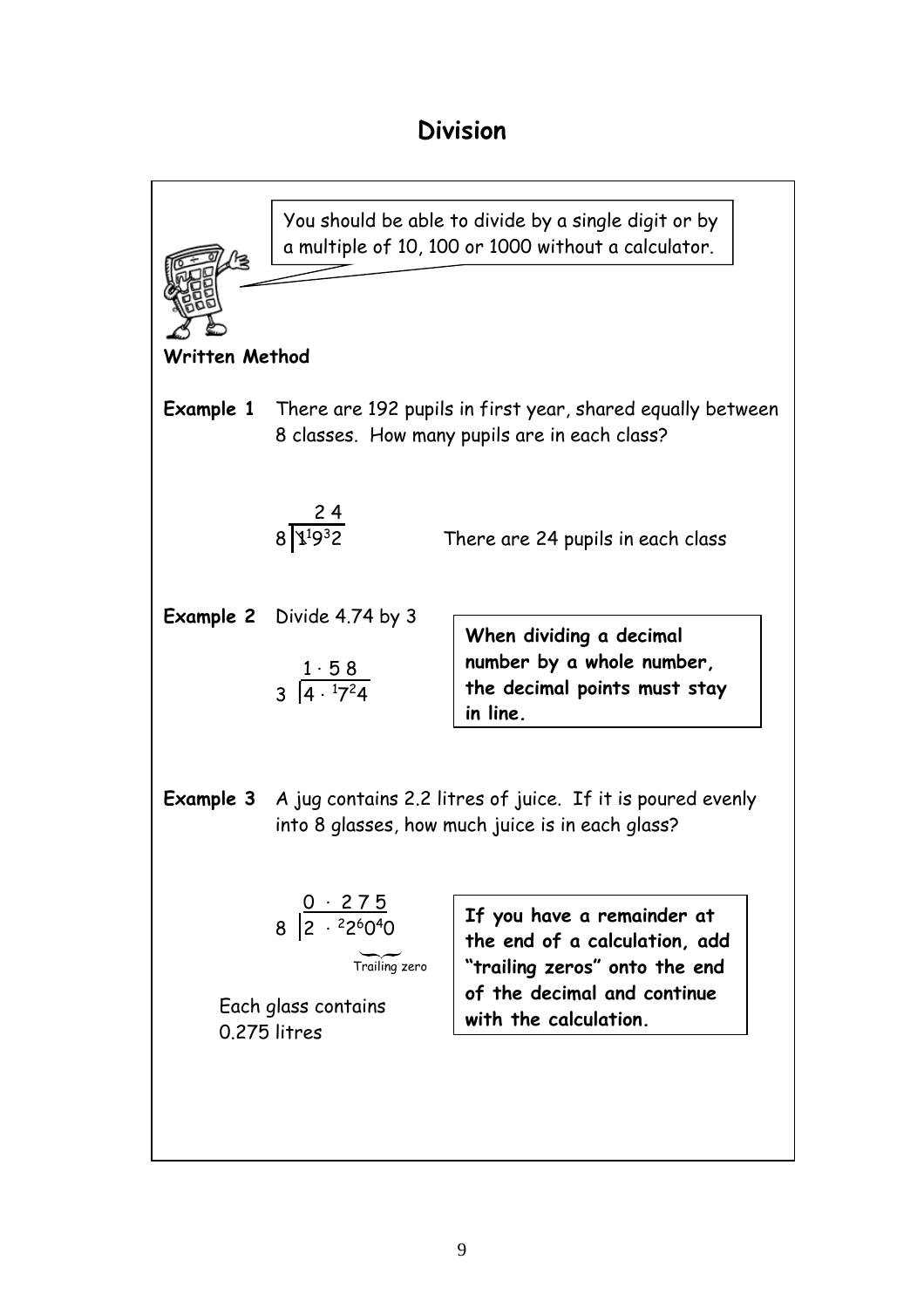## **Order of Calculation (BODMAS)**

Consider this: What is the answer to  $2 + 5 \times 8$ ?

Is it  $7 \times 8 = 56$  or  $2 + 40 = 42$ ?

The correct answer is 42.



Calculations which have more than one operation need to be done in a particular order. The order can be remembered by using the mnemonic **BODMAS**

The **BODMAS** rule tells us which operations should be done first. **BODMAS** represents:

**(B)rackets (O)perations (D)ivide (M)ultiply (A)dd (S)ubract**

Scientific calculators use this rule; some basic calculators may not, so take care in their use.

|                            | <b>Example 1</b> $15 - 12 \div 6$<br>$= 15 - 2$<br>13<br>$\Xi$ and $\Xi$                       | BODMAS tells us to divide first                   |
|----------------------------|------------------------------------------------------------------------------------------------|---------------------------------------------------|
| Example 2 $9 + 5 \times 6$ | $= 9 + 30$<br>= 39                                                                             | BODMAS tells us to multiply first                 |
|                            | <b>Example 3</b> $(9 + 5) \times 6$<br>$= 14 \times 6$<br>-84<br>$\mathbf{z}$ and $\mathbf{z}$ | BODMAS tells us to work out the<br>brackets first |
|                            | <b>Example 4</b> $18 + 6 \div (5-2)$<br>$= 18 + 6 \div 3$ Then divide<br>$= 18 + 2$<br>20      | <b>Brackets first</b><br>Now add                  |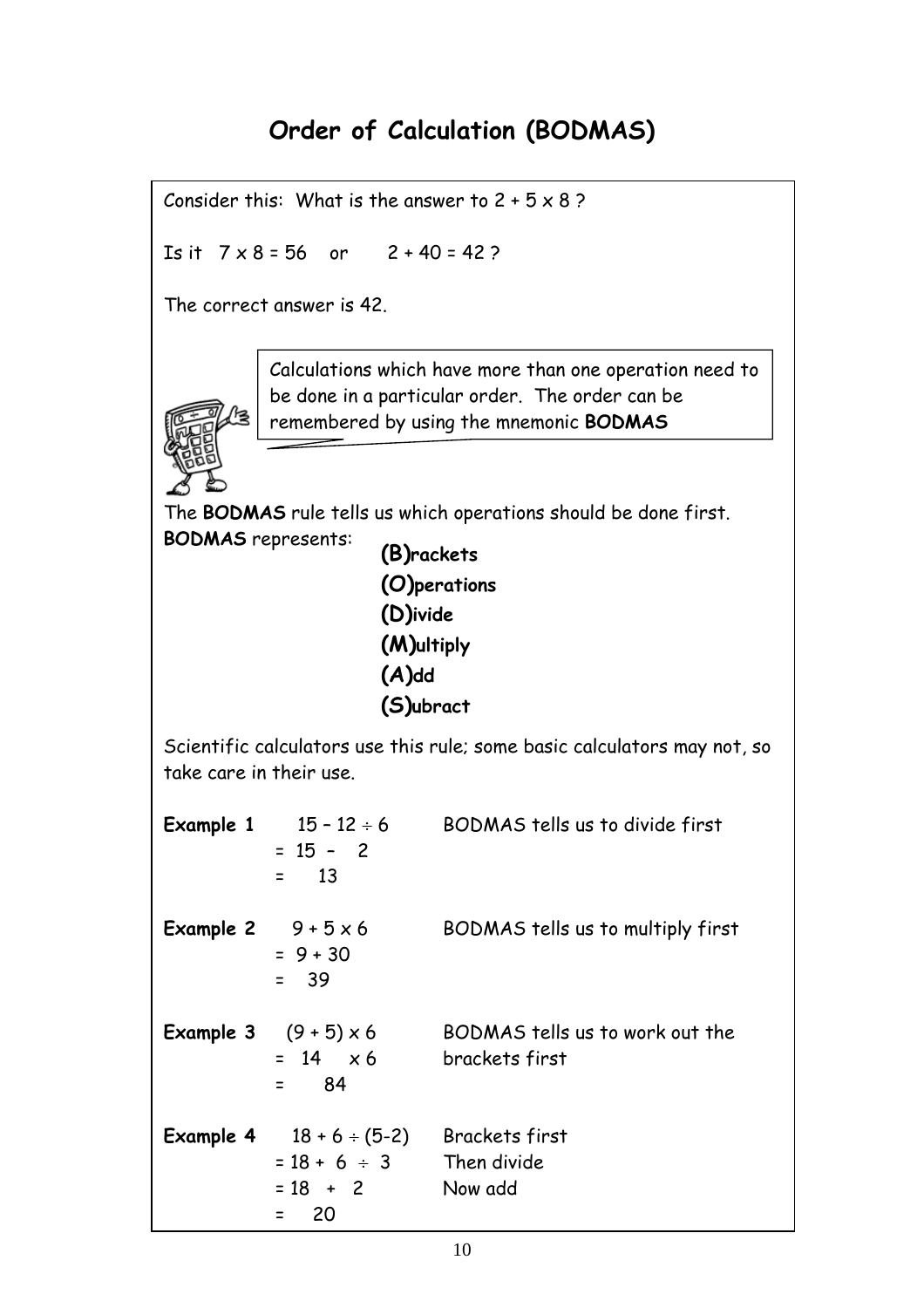## **Evaluating Formulae**

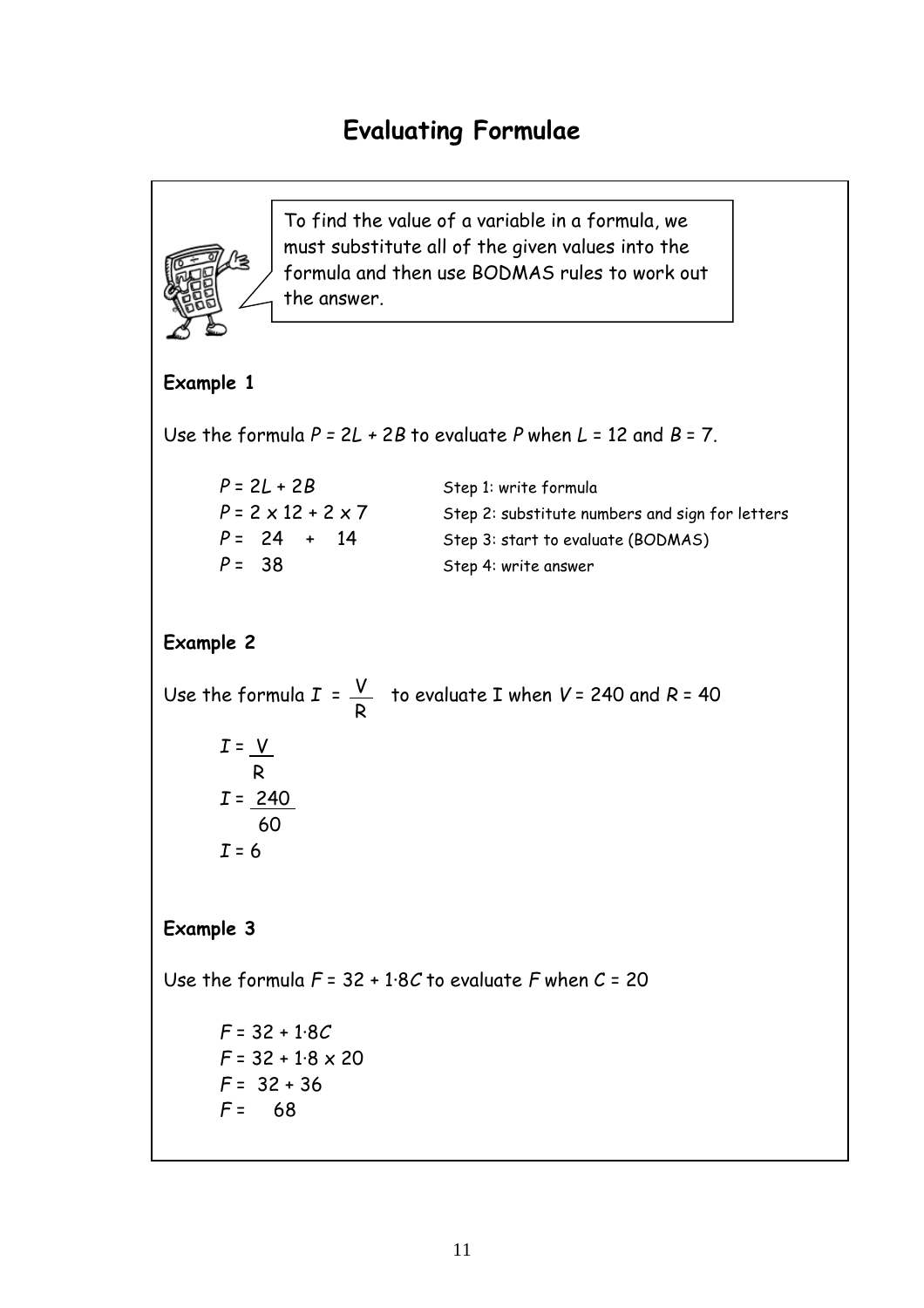## **Simple Equations – Cover Up**

**An equation is an expression which contains an equal sign.** For example:  $x + 4 = 6$  $x + 5 = 7$   $y - 3 = 10$  $x = x^2$  y = 13  $2x + 1 = 17$  $+ 1 = 17$  $2x = 16$  $=$  16  $\widetilde{\times}$  = 8 Other examples with the Cover up method  $3m - 4 = 11$  $( ) - 4 = 11$ 3m = 15  $= 15$  $5$  $\frac{1}{2}x + 3 = 6$  $( )+3 = 6$  $\frac{1}{2}x = 3$  $= 3$  $x = 6$  $x = 2$  is the solution **Cover up method** Cover up the letter and look at the - equation to see what number should be under your finger to make both sides equal. As we have  $\frac{1}{2}x = 3$ , to find one full  $x$  we multiply the 3 by 2 (the denominator) to get 6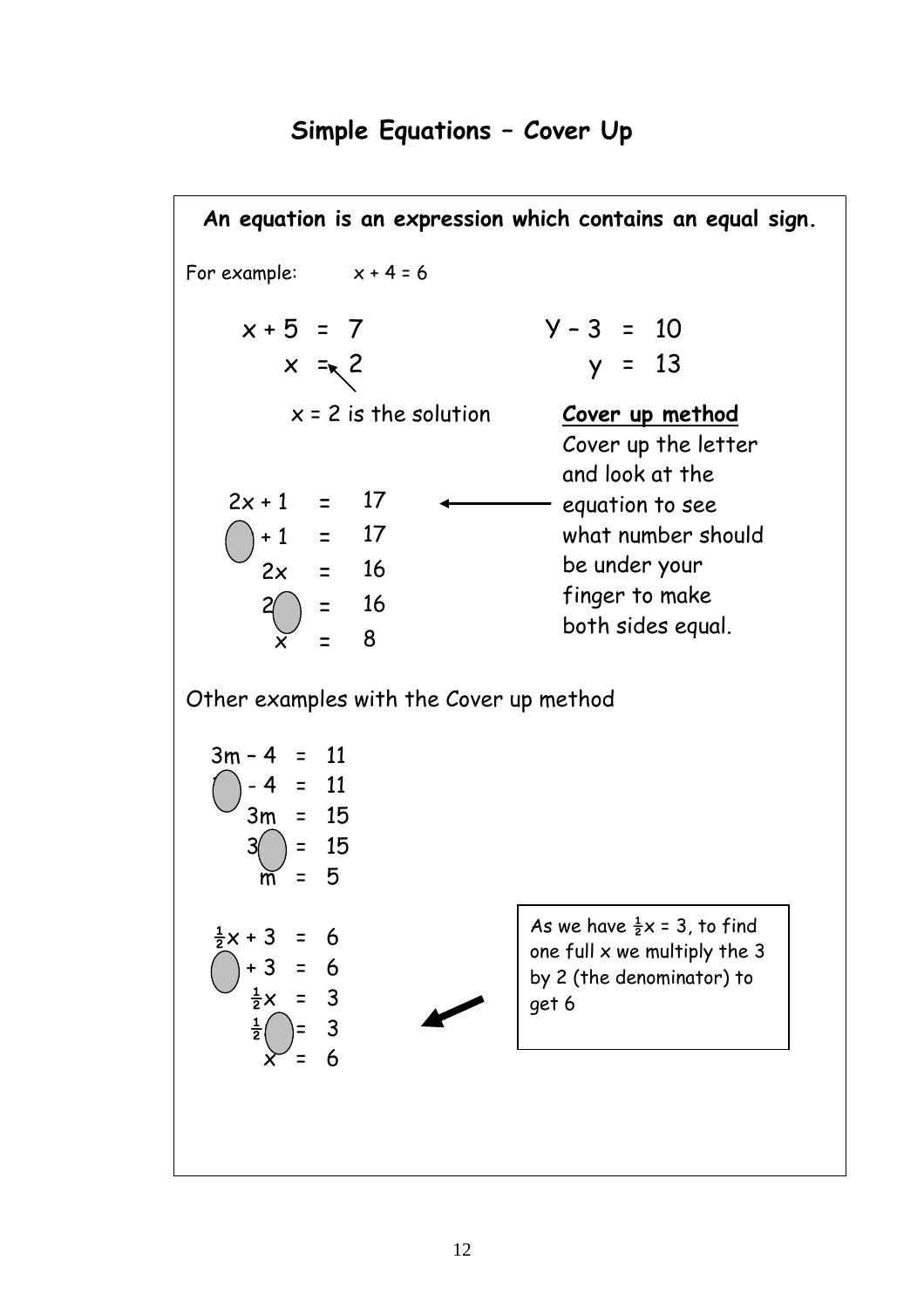## **Harder Equations – Balancing**

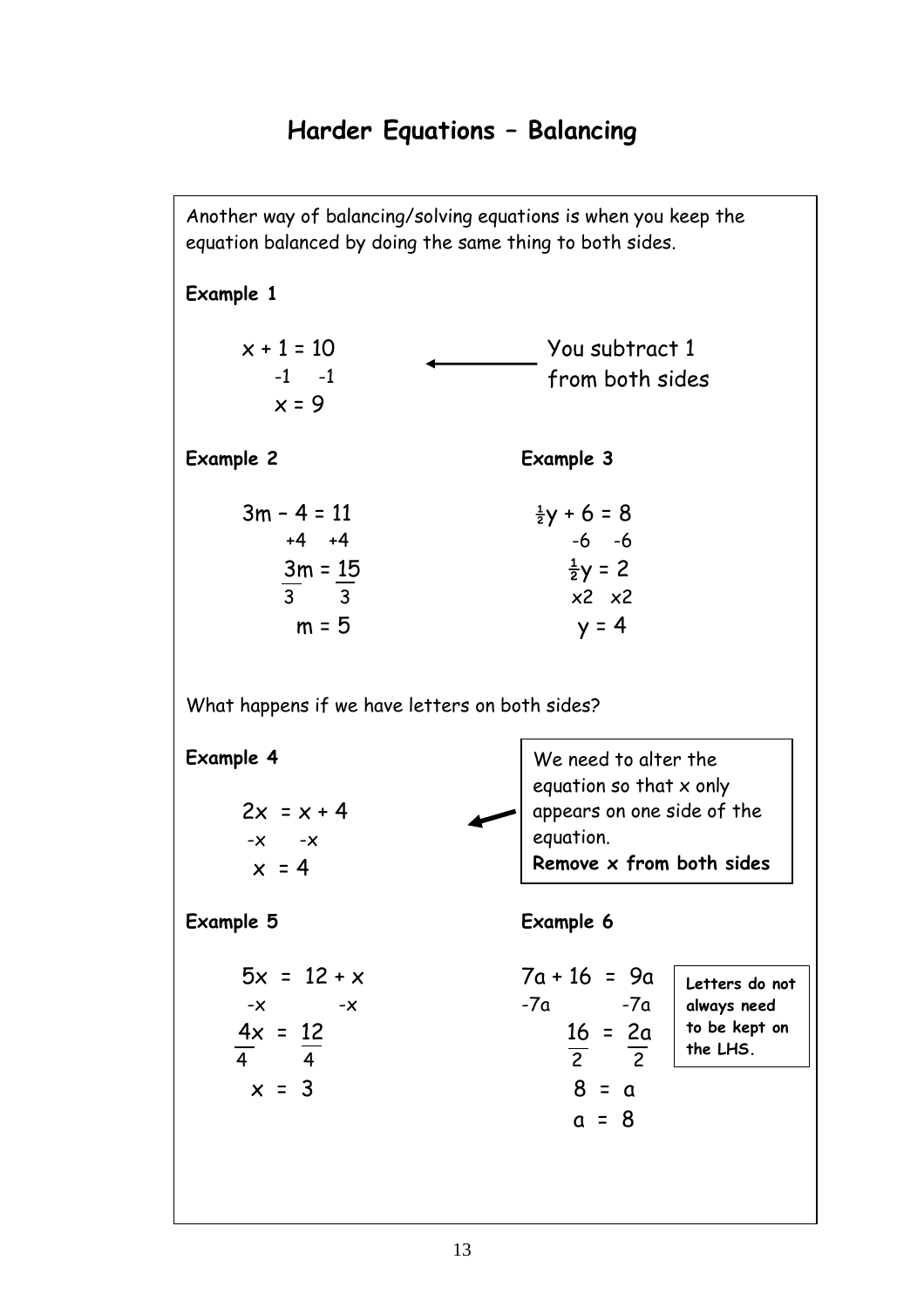## **Estimation : Rounding**

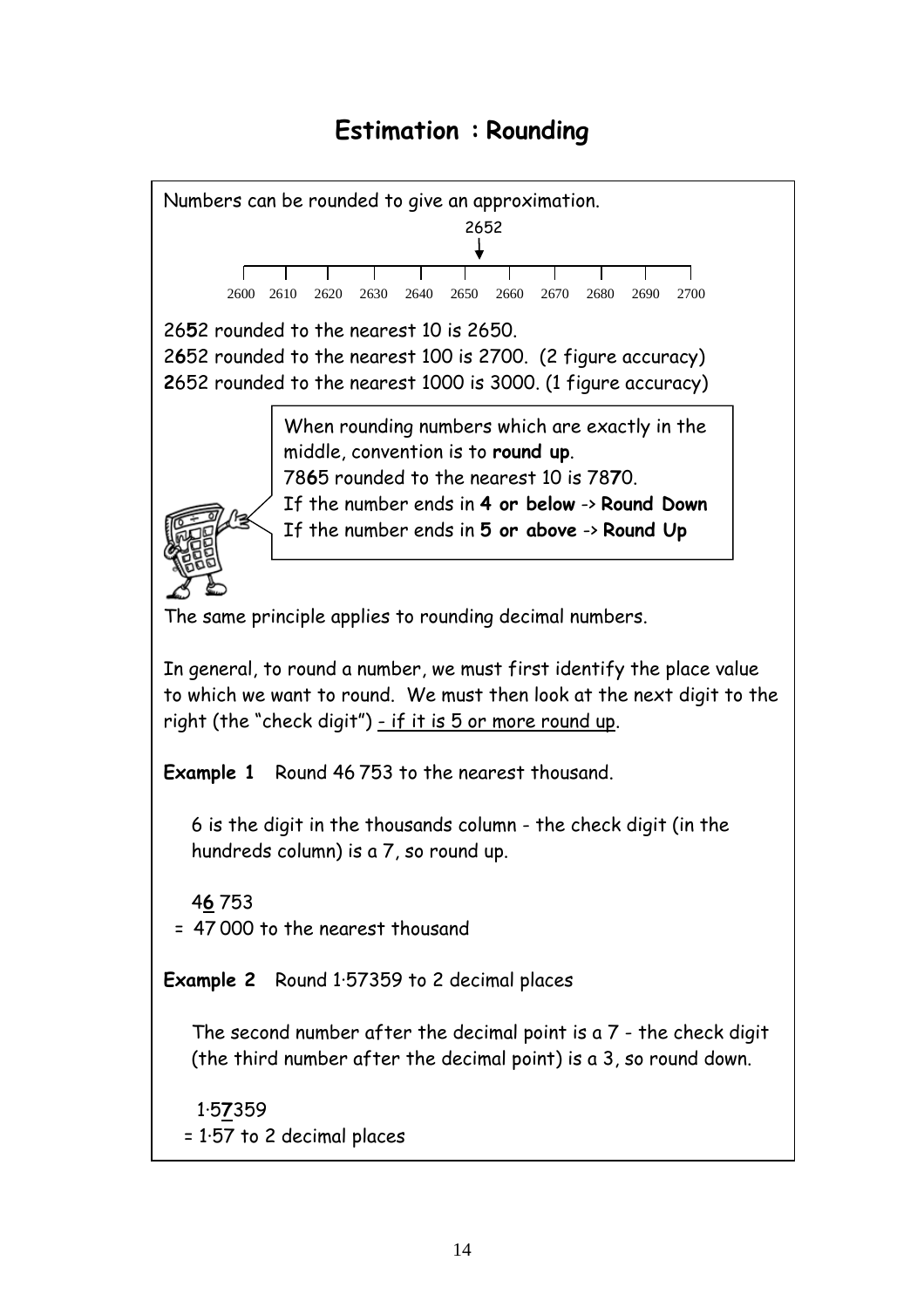## **Estimation : Calculation**

We can use rounded numbers to give us an estimated or approximate answer to a calculation. This allows us to check that our answer is sensible.

![](_page_14_Picture_2.jpeg)

#### **Example 1**

Tickets for a concert were sold over 4 days. The number of tickets sold each day was recorded in the table below. How many tickets were sold in total?

| Monday | Tuesdav | Wednesday   Thursday |  |
|--------|---------|----------------------|--|
|        |         |                      |  |

Estimate = 500 + 200 + 200 + 300 = 1200

Round each number to the highest place value.

Calculate: 486

| 205    |                       |
|--------|-----------------------|
| 197    |                       |
| $+321$ |                       |
| 1209   | Answer = 1209 tickets |

#### **Example 2**

A bar of chocolate weighs 42g. There are 48 bars of chocolate in a box. What is the total weight of chocolate in the box?

Estimate =  $50 \times 40 = 2000q$ 

![](_page_14_Figure_13.jpeg)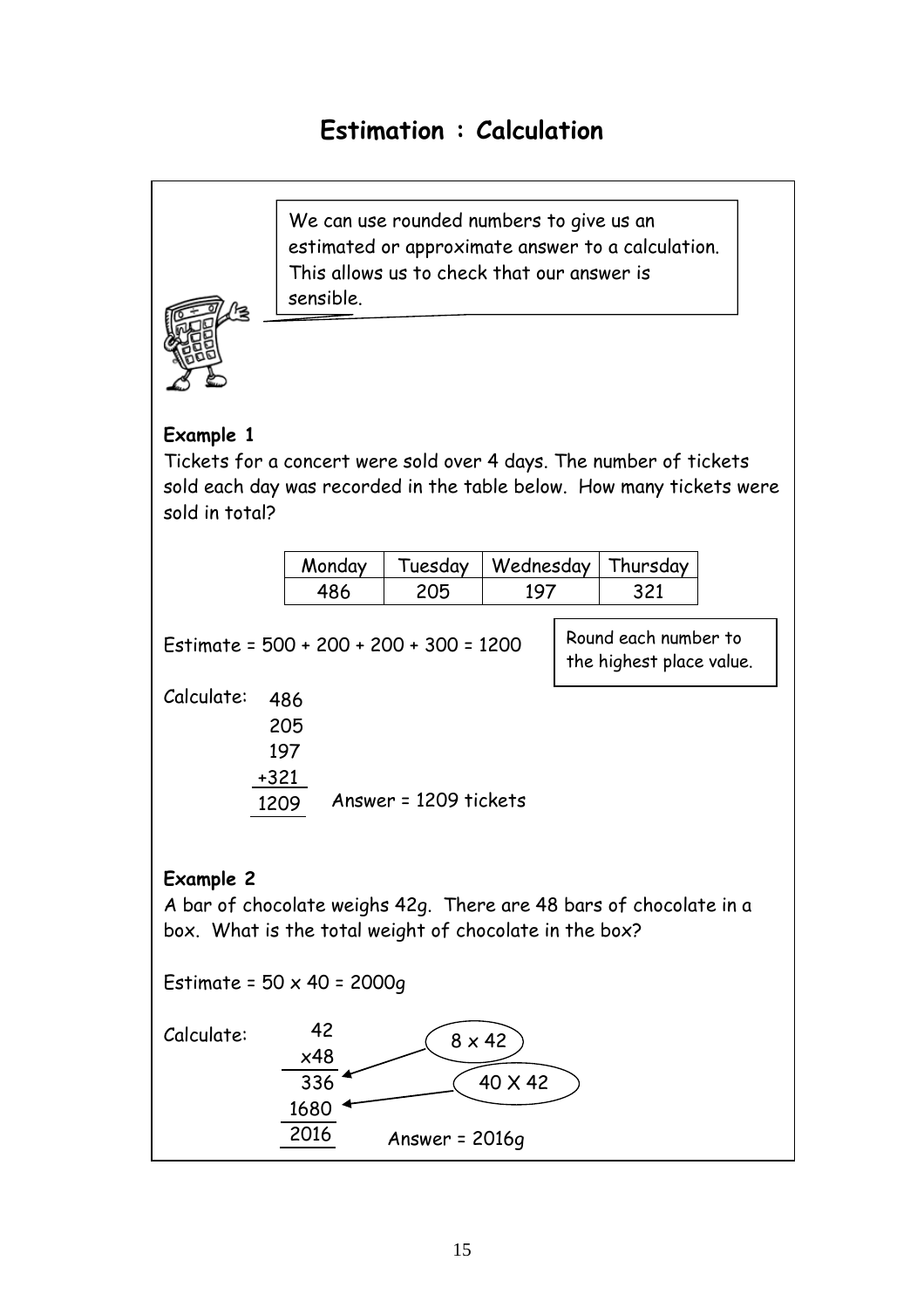**Time 1**

![](_page_15_Figure_1.jpeg)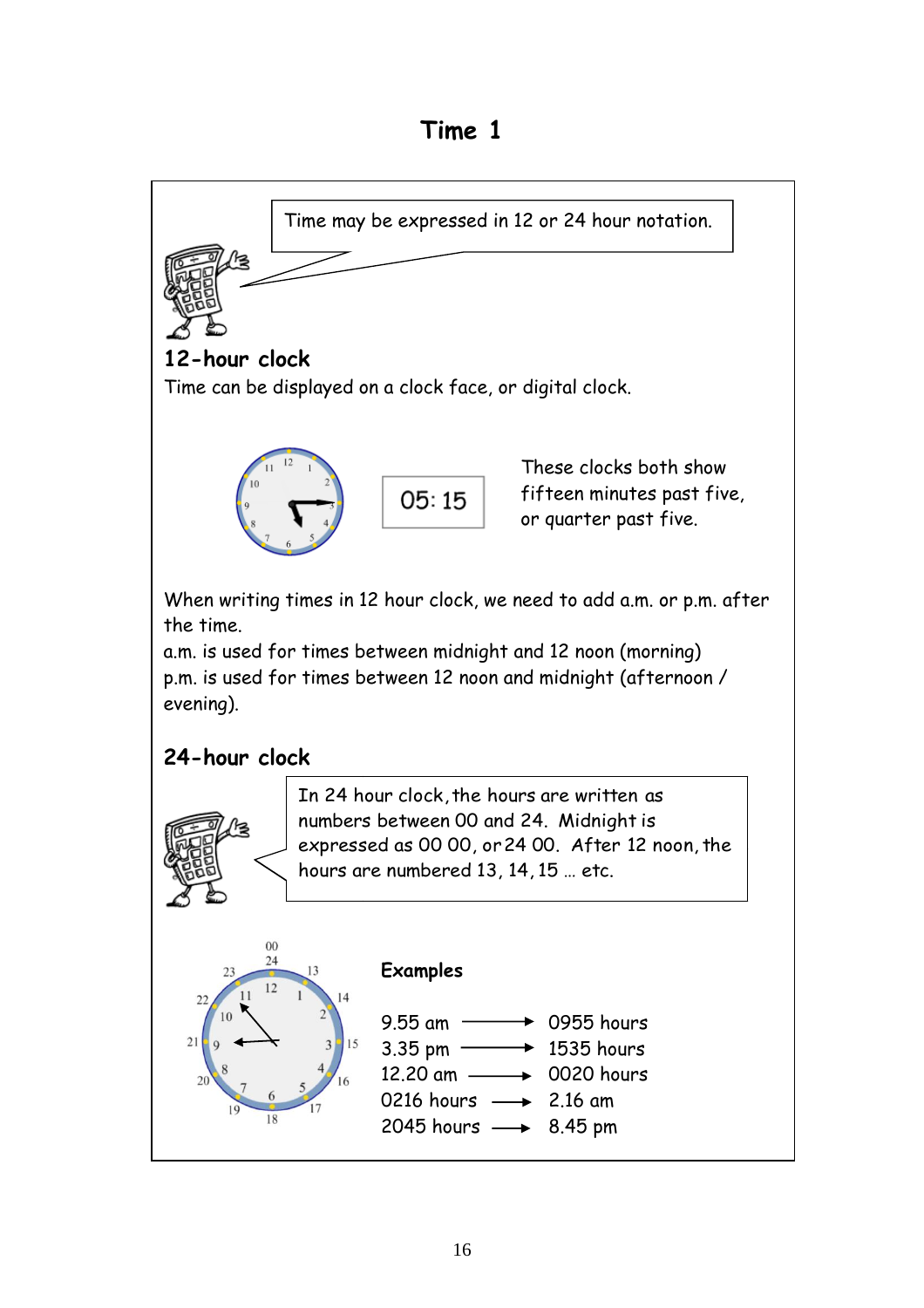![](_page_16_Figure_1.jpeg)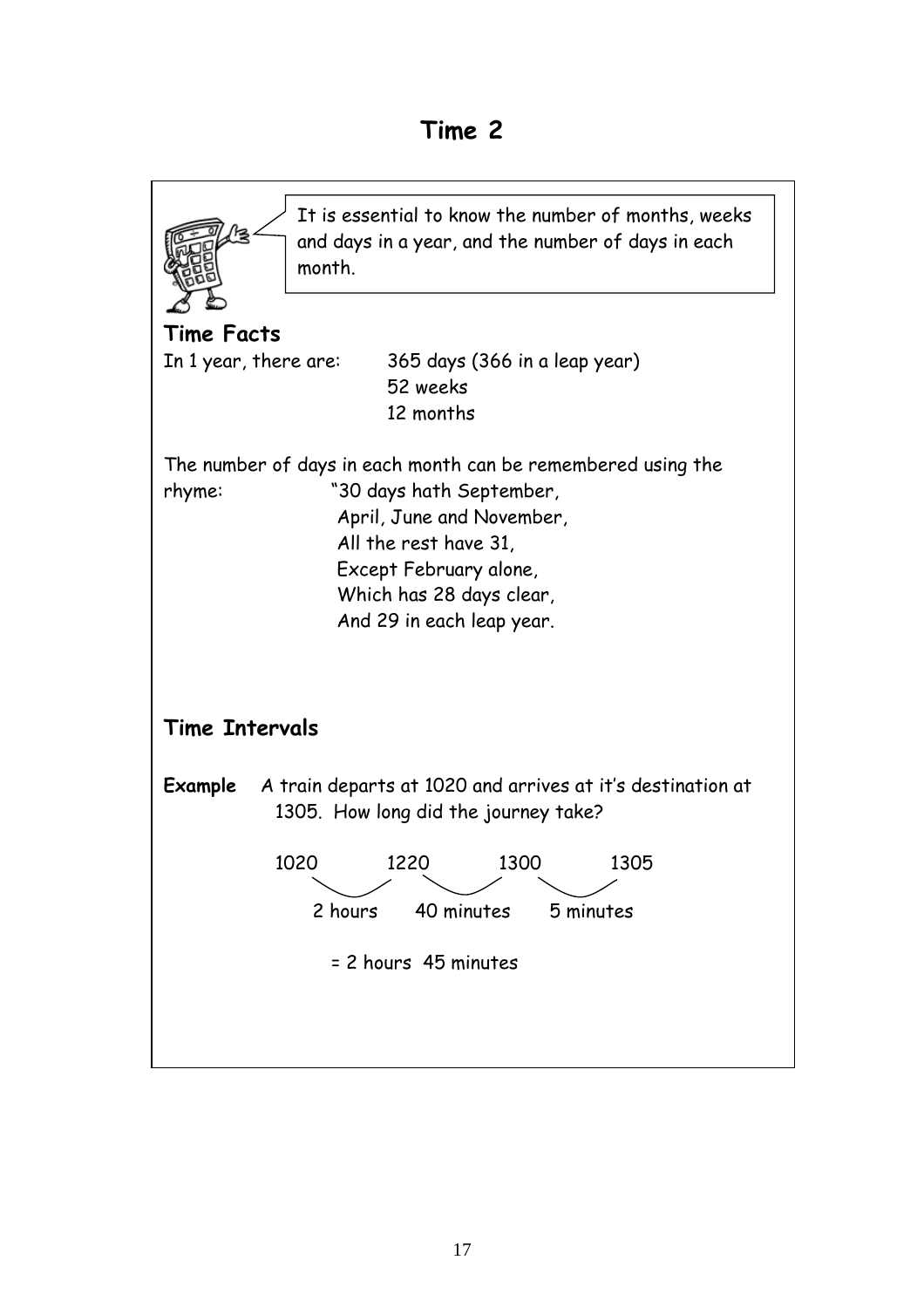![](_page_17_Figure_1.jpeg)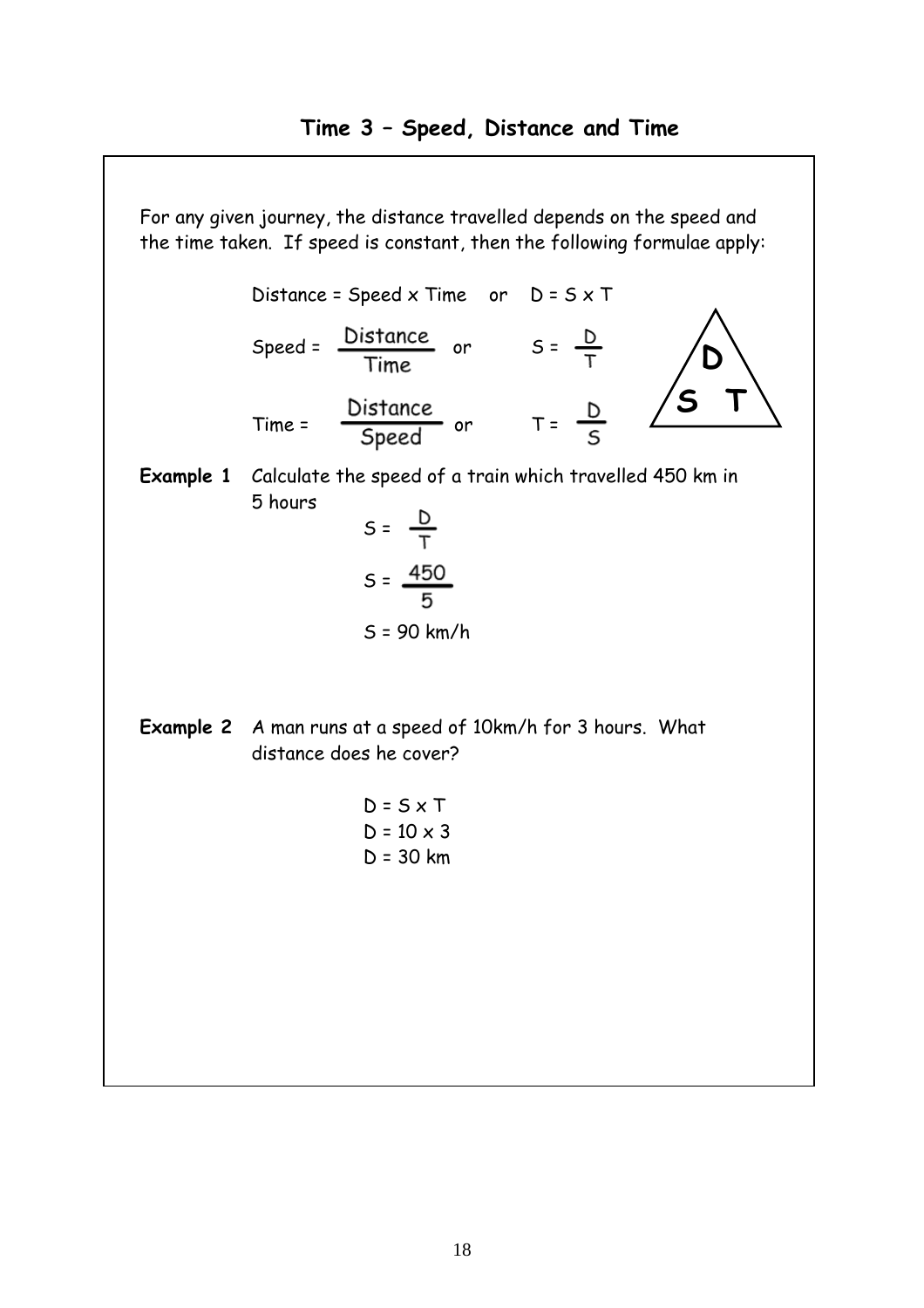## **Fractions 1**

![](_page_18_Figure_1.jpeg)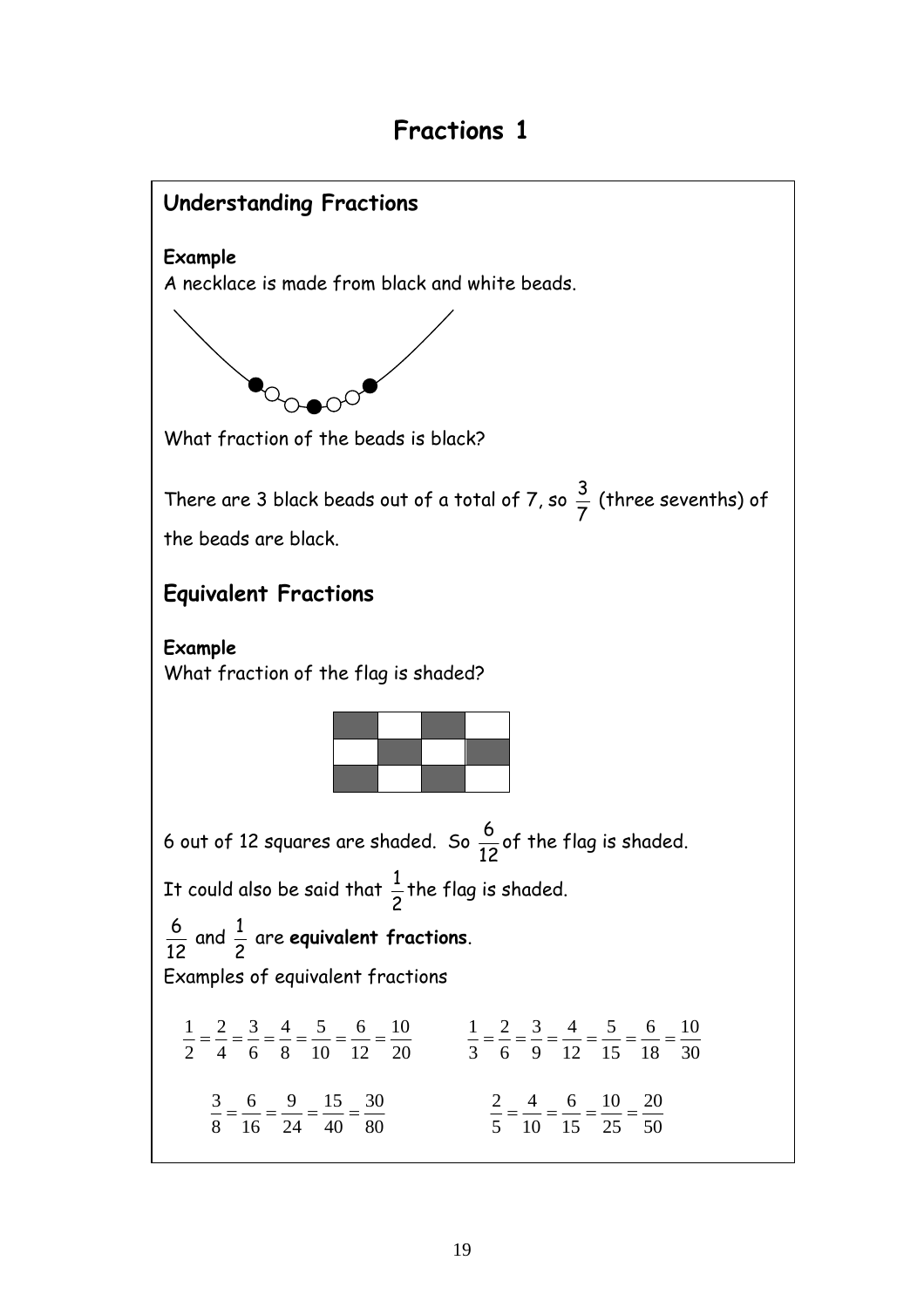![](_page_19_Figure_1.jpeg)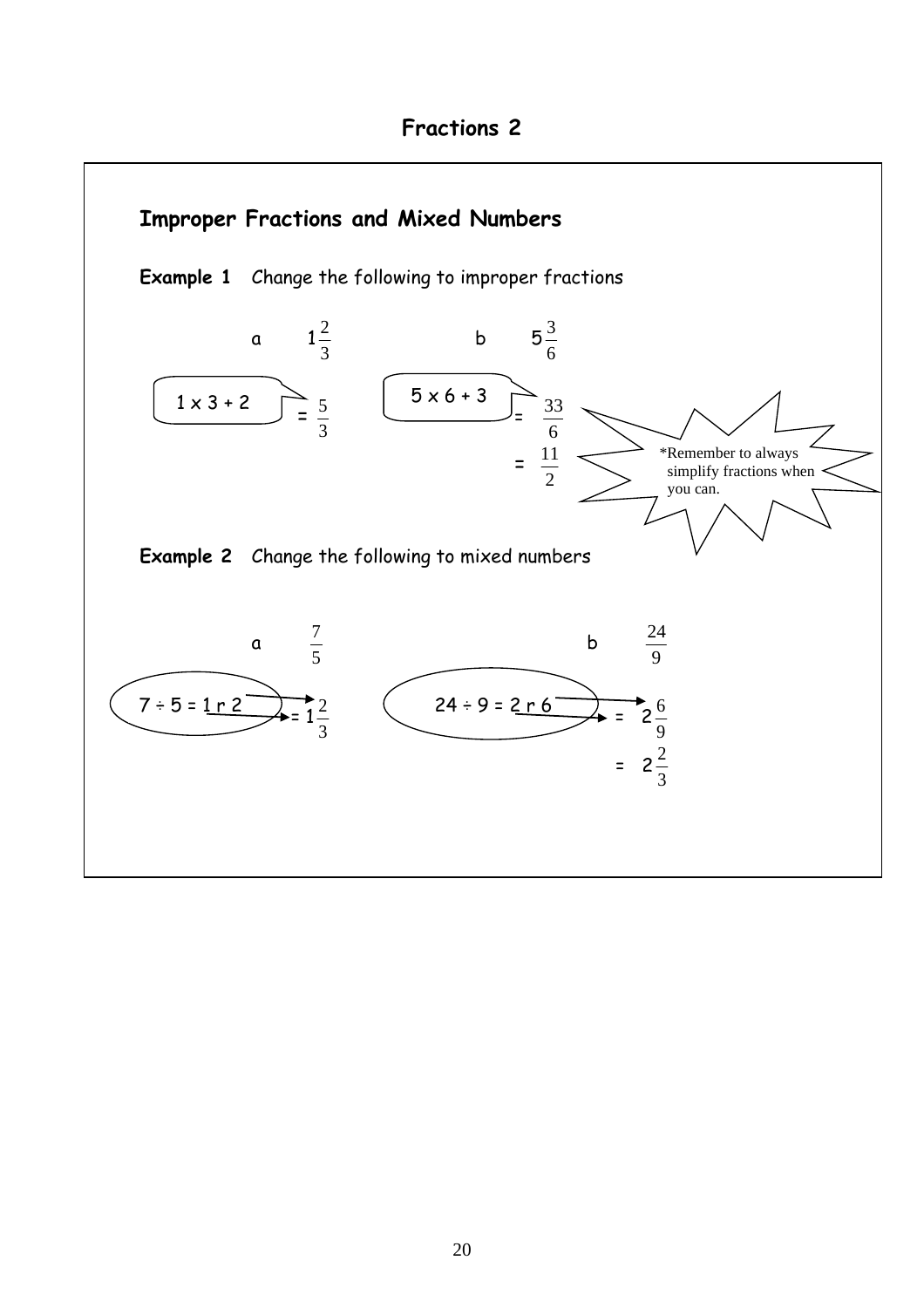![](_page_20_Figure_1.jpeg)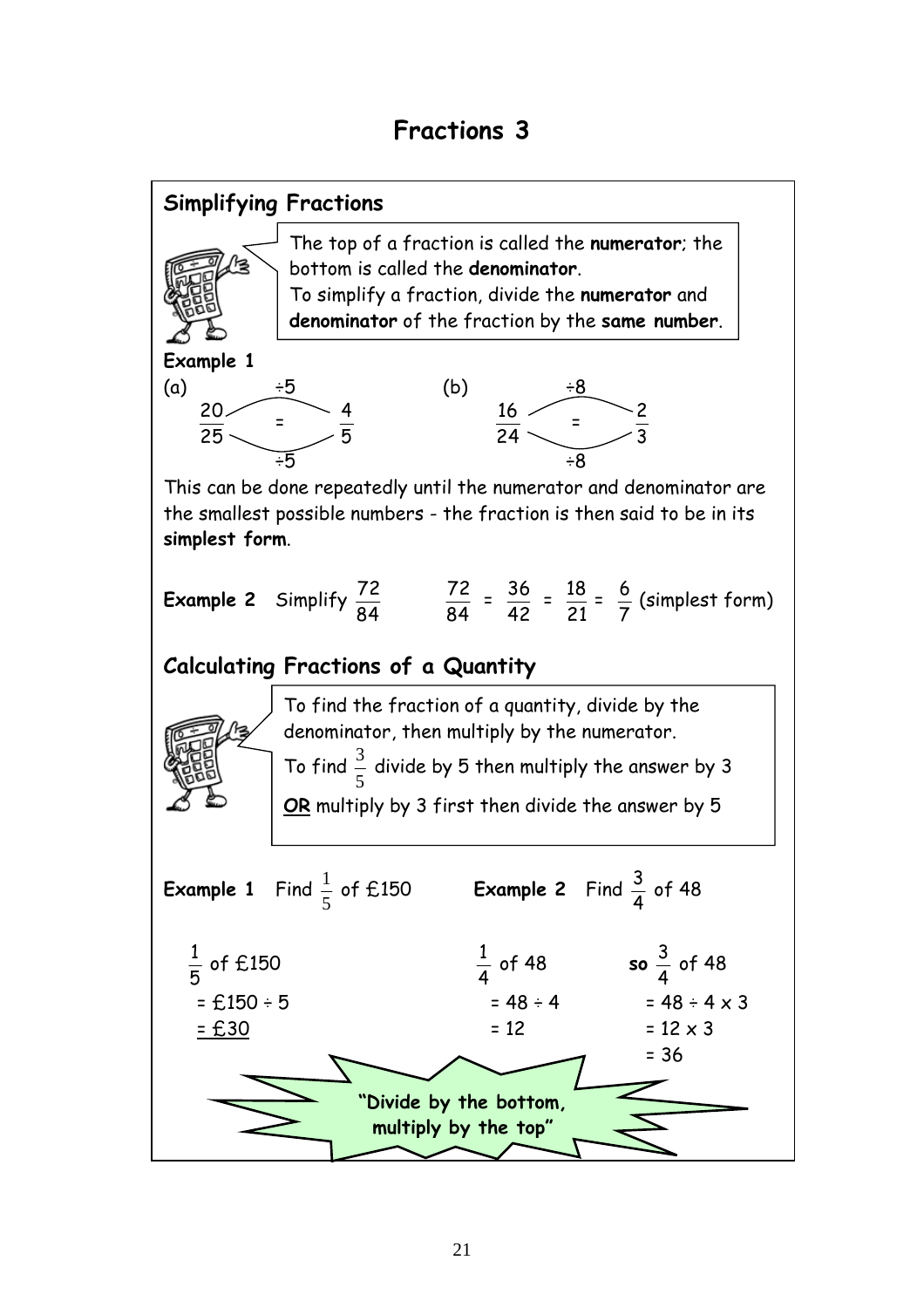![](_page_21_Figure_1.jpeg)

Continued over the page…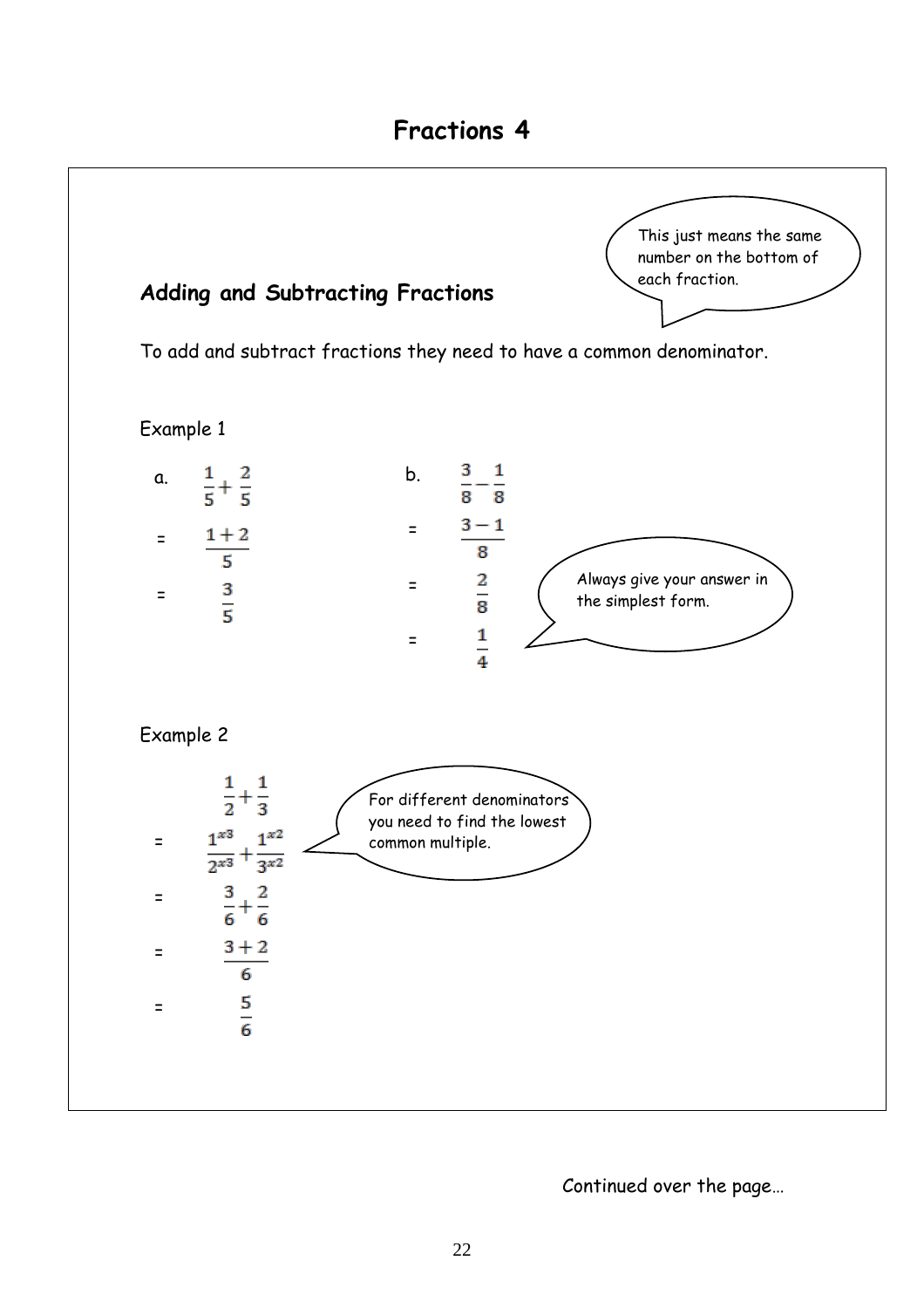When adding and subtracting mixed numbers deal with the whole numbers first.

b.

=

=

=

=

#### Example 3

=

 $1\frac{1}{12}+2\frac{3}{12}$ a.  $3\frac{1}{12} + \frac{3}{12}$ =  $3\frac{1+3}{12}$ =  $3\frac{4}{12}$ =

 $3\frac{1}{3}$ 

$$
4\frac{1}{5} - 1\frac{1}{10}
$$
\n
$$
3\frac{1^{x^{2}}}{5^{x^{2}}} - \frac{1}{10}
$$
\n
$$
3\frac{2}{10} - \frac{1}{10}
$$
\n
$$
3\frac{2 - 1}{10}
$$
\n
$$
3\frac{2 - 1}{10}
$$

 $3\frac{1}{10}$ 

west common multiple of 5 d 10 is 10 so we only need to ange the first fraction.

Harder Examples!

![](_page_22_Figure_6.jpeg)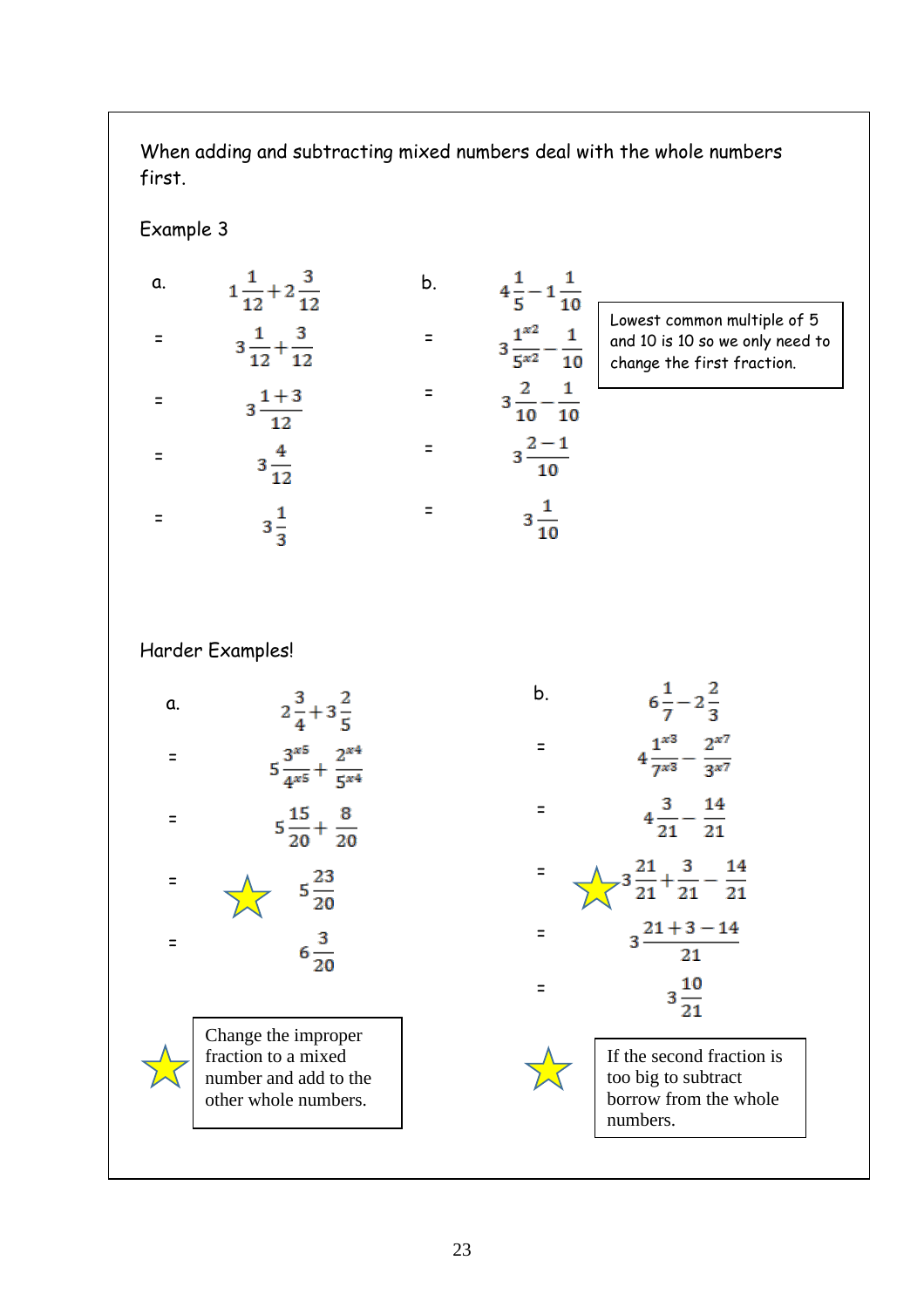## **Percentages 1**

Percent means out of 100. A percentage can be converted to an equivalent fraction or decimal by dividing by 100.

36% means 
$$
\frac{36}{100}
$$
  
36% =  $\frac{36}{100}$  =  $\frac{9}{25}$  = 0.36

#### **Common Percentages**

Some percentages are used very frequently. It is useful to know these as fractions and decimals.

| Percentage   | Fraction                        | Decimal |
|--------------|---------------------------------|---------|
| $1\%$        | 100                             | 0.01    |
| 10%          | 10                              | 0.1     |
| 20%          | $\overline{5}$                  | 0.2     |
| 25%          | $\overline{4}$                  | 0.25    |
| $33^{1/3}$ % | 1<br>$\overline{3}$             | 0.333   |
| 50%          | 1<br>$\overline{2}$             | 0.5     |
| $66^{2}/3%$  | $\overline{2}$                  | 0.666   |
| 75%          | $\frac{3}{3}$<br>$\overline{4}$ | 0.75    |
|              |                                 |         |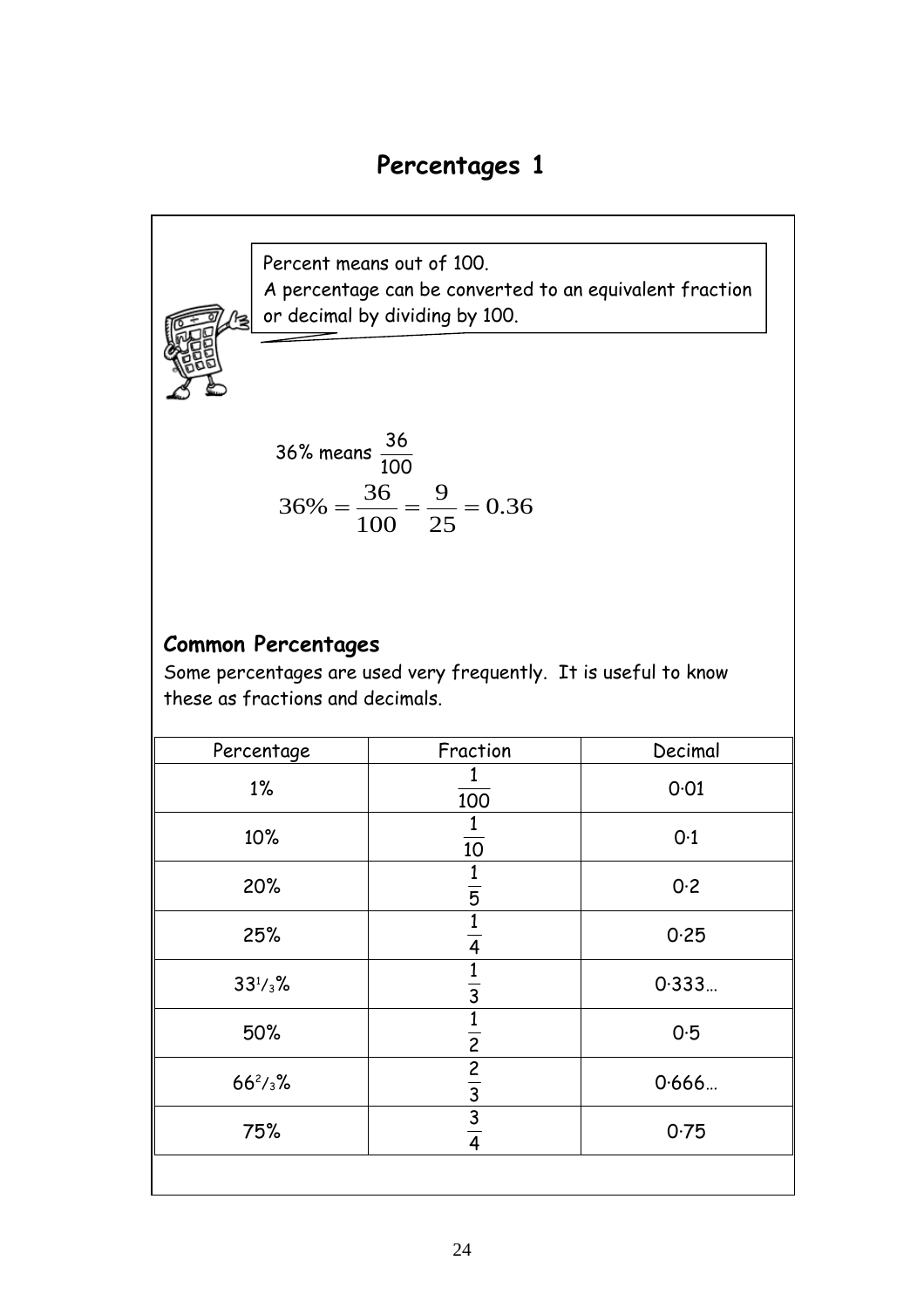There are many ways to calculate percentages of a quantity. Some of the common ways are shown below.

**Non- Calculator Methods**

**Method 1 Using Equivalent Fractions**

**Example** Find 25% of £640

25% of £640 = 
$$
\frac{1}{4}
$$
 of £640 = £640 ÷ 4 = £160

#### **Method 2 Using 1%**

In this method, first find 1% of the quantity (by dividing by 100), then multiply to give the required value.

**Example** Find 9% of 200g

1% of 
$$
200g = \frac{1}{100}
$$
 of  $200g = 200g \div 100 = 2g$ 

so 9% of 200g = 9 x 2g = 18g

#### **Method 3 Using 10%**

This method is similar to the one above. First find 10% (by dividing by 10), then multiply to give the required value.

**Example** Find 70% of £35

 $\overline{\phantom{0}}$ 

10% of £35 = 
$$
\frac{1}{10}
$$
 of £35 = £35 ÷ 10 = £3.50

so 70% of £35 = 
$$
7 \times £3.50 = £24.50
$$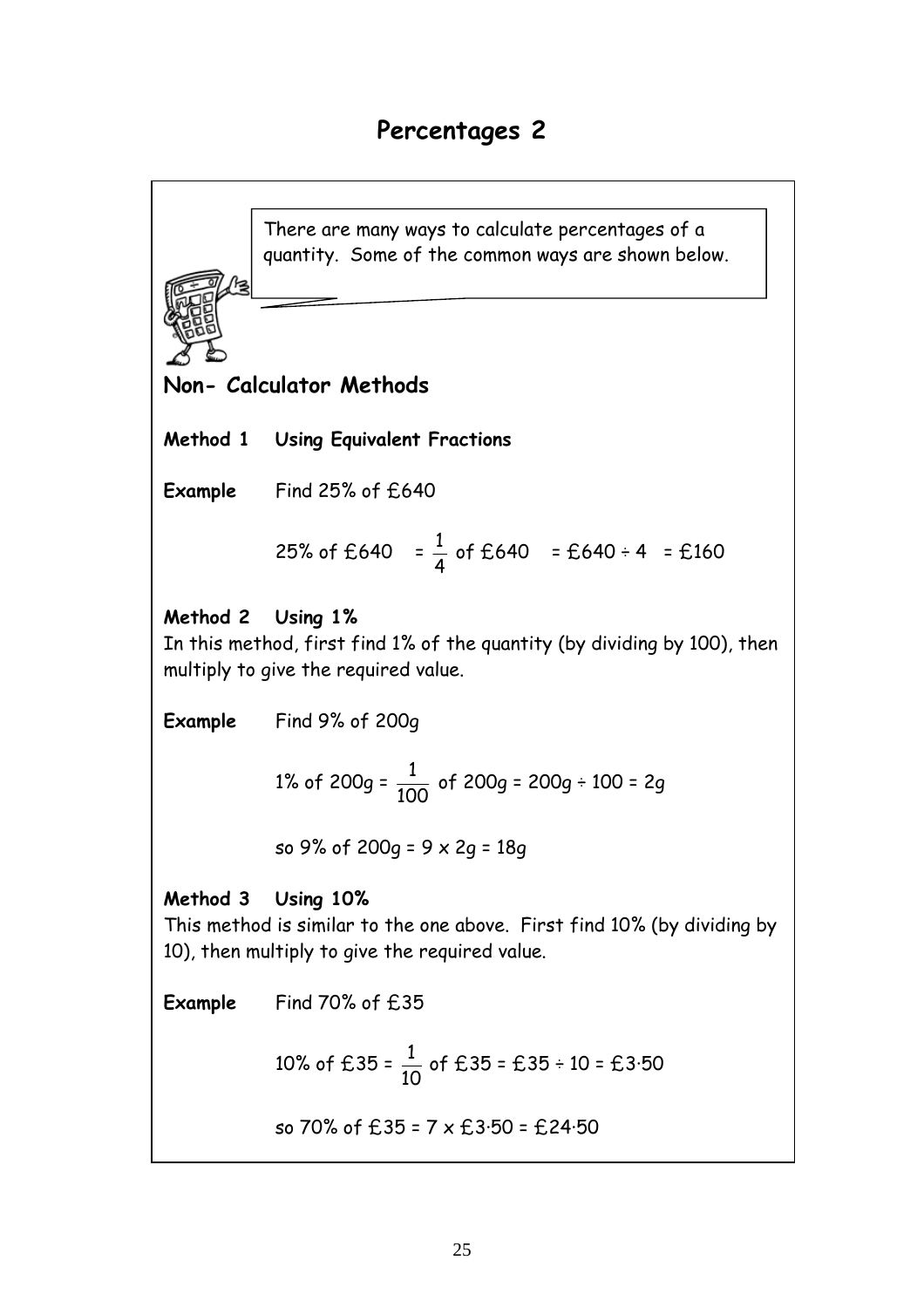|             | Non- Calculator Methods (continued)                                                                    |                                                                                                 |
|-------------|--------------------------------------------------------------------------------------------------------|-------------------------------------------------------------------------------------------------|
| percentage. |                                                                                                        | The previous 2 methods can be combined so as to calculate any                                   |
|             | Example Find $23\%$ of $£15000$                                                                        |                                                                                                 |
|             |                                                                                                        | 10% of £15000 = £1500 so 20% = £1500 x 2 = £3000<br>1% of £15000 = £150 so 3% = £150 x 3 = £450 |
|             | 23% of £15000 = £3000 + £450 = £3450                                                                   |                                                                                                 |
|             | Finding VAT (without a calculator)                                                                     |                                                                                                 |
| Example     | Value Added Tax (VAT) = 20%<br>To find VAT, firstly find 10% and then multiply but 2.<br>excluding VAT | Calculate the total price of a computer which costs £650                                        |
|             | $10\%$ of £650 = £65<br>20% of £650 = £130                                                             | (divide by 10)<br>(multiply previous answer by 2)                                               |
|             | so 20% of $£650 = £130$                                                                                |                                                                                                 |
|             |                                                                                                        |                                                                                                 |
|             |                                                                                                        |                                                                                                 |
|             |                                                                                                        |                                                                                                 |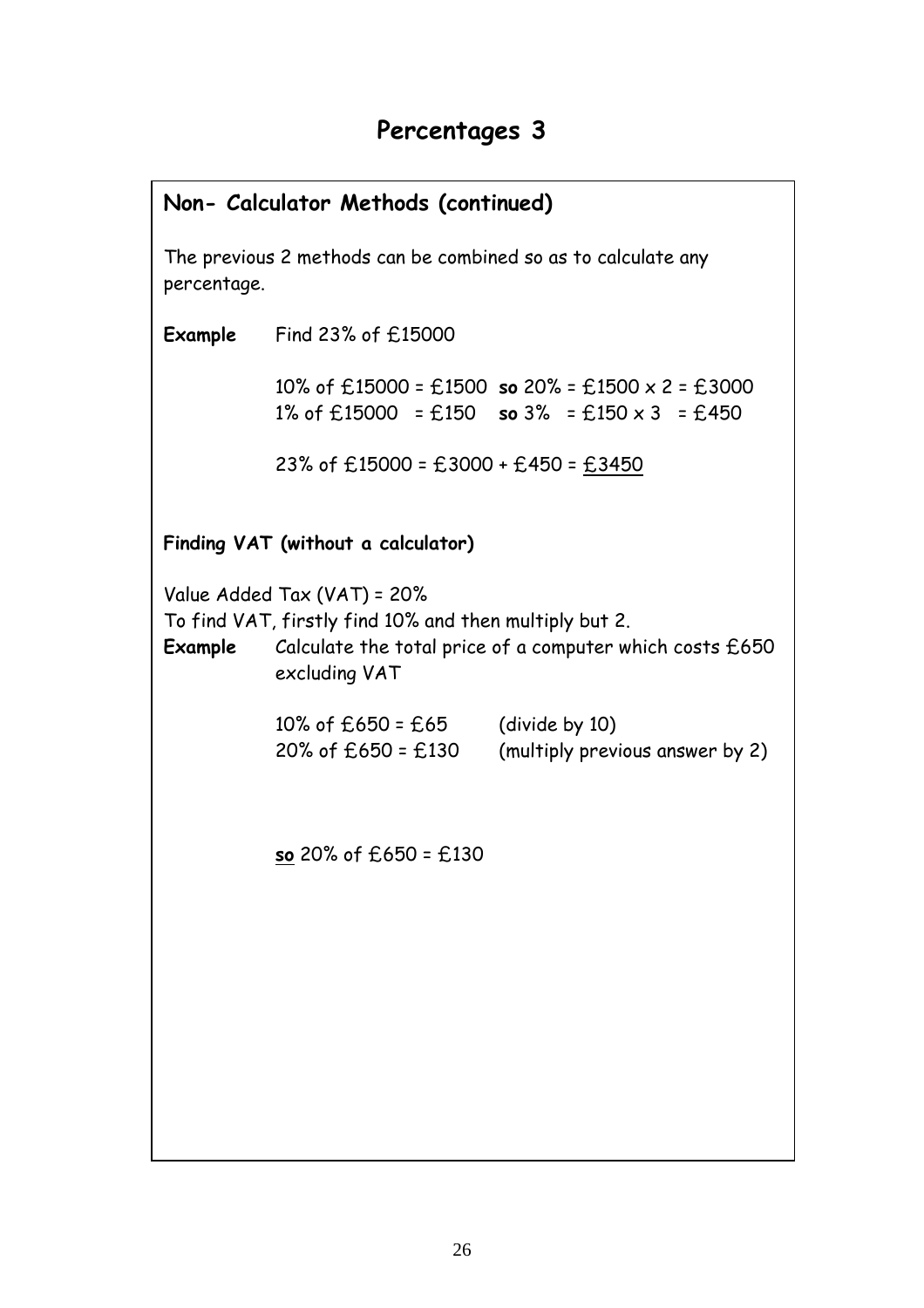## **Calculator Method**

To find the percentage of a quantity using a calculator, change the percentage to a decimal, then multiply.

**Example 1** Find 23% of £15000

$$
23\% = 0.23
$$

 so 23% of £15000 = 100  $\frac{23}{100}$  x £15000 = 0·23 x £15000 = £3450

> We do not use the % button on calculators. The methods taught in the mathematics department are all based on converting percentages to decimals.

**Example 2** House prices increased by 19% over a one year period. What is the new value of a house which was valued at £236000 at the start of the year?

> 19% = 100  $\frac{19}{100}$  = 0·19 so Increase = 0·19 x £236000  $= £44840$

Value at end of year = original value + increase = £236000 + £44840 = £280840

The new value of the house is £280840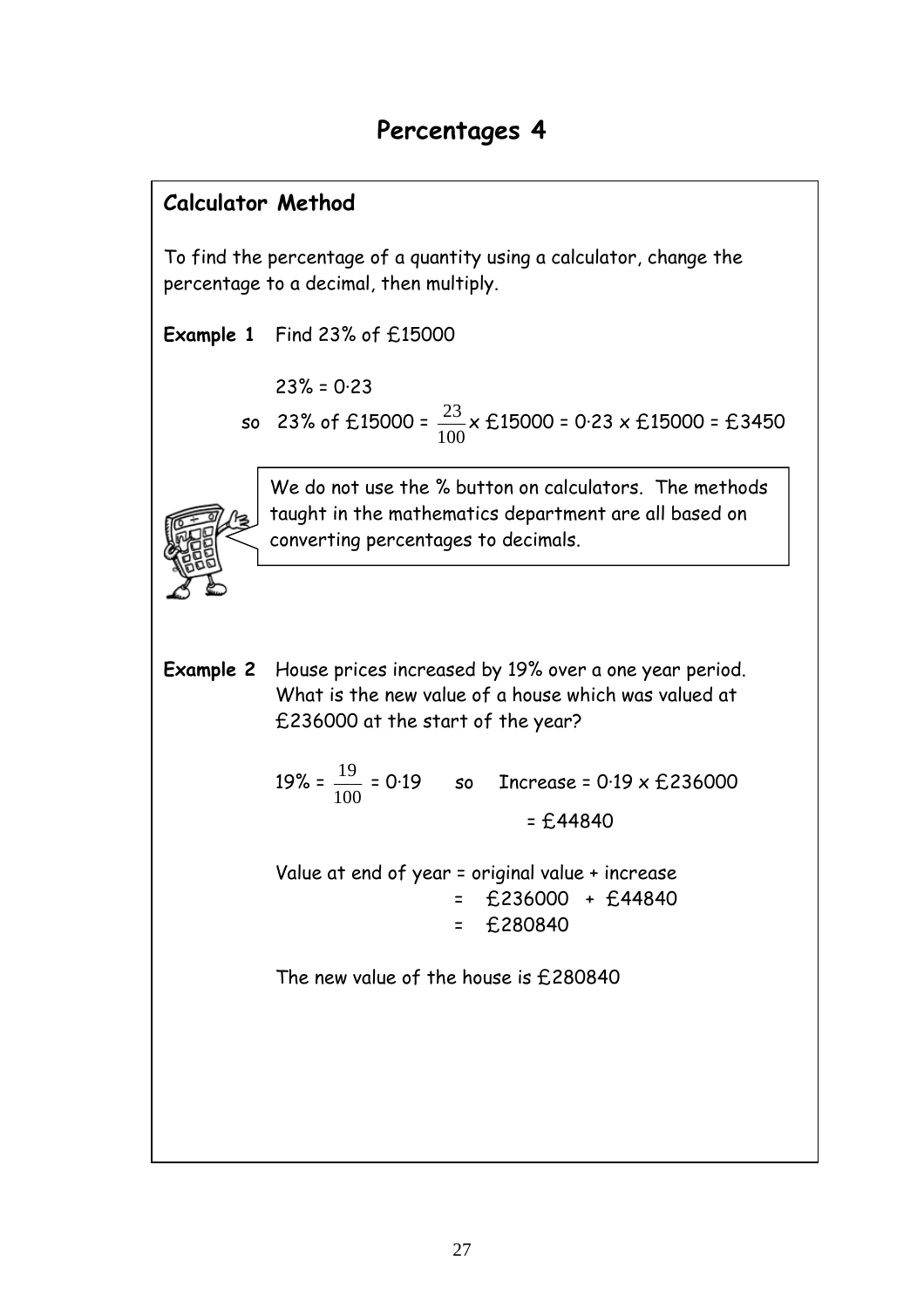![](_page_27_Figure_1.jpeg)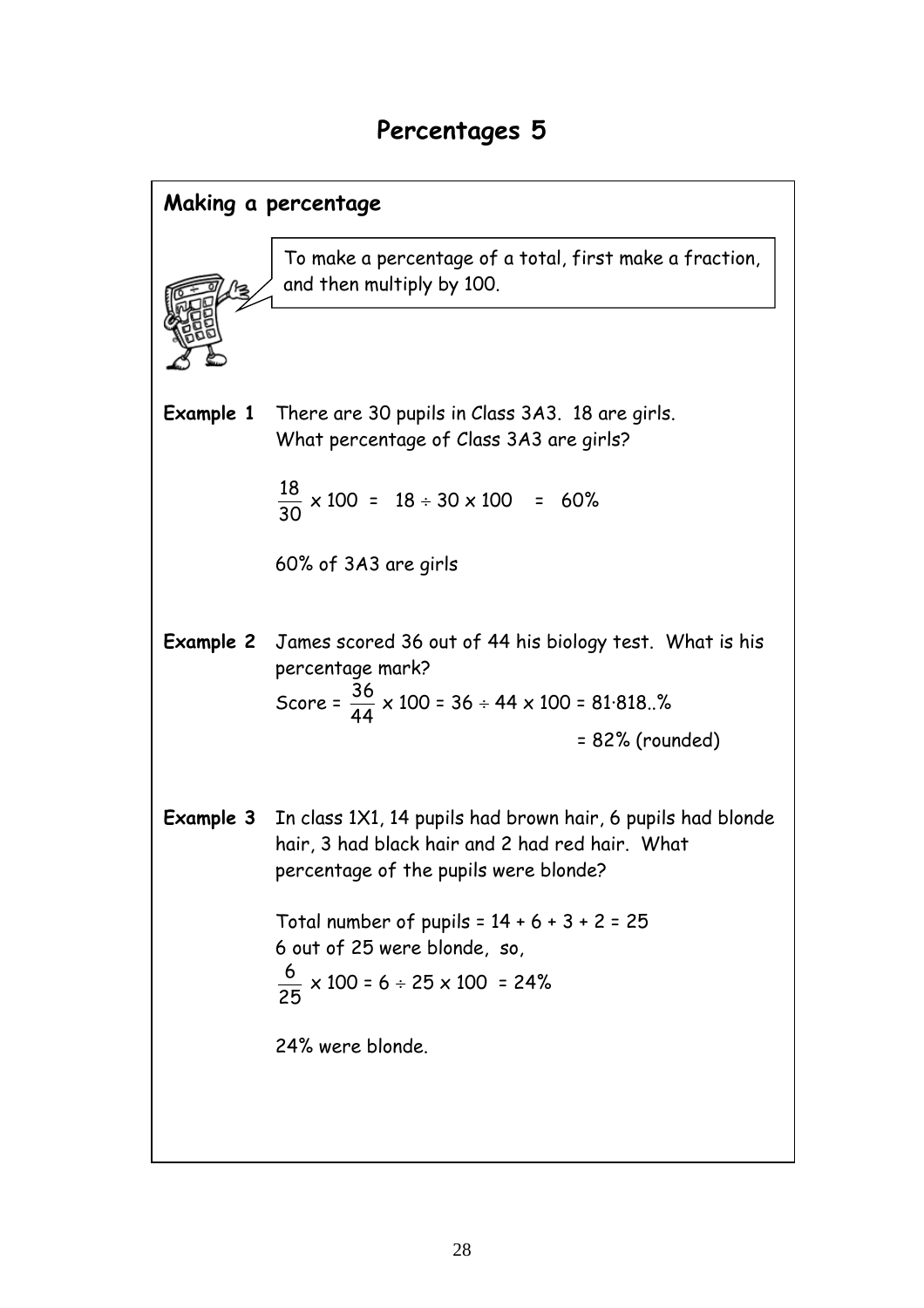## **Ratio 1**

![](_page_28_Figure_1.jpeg)

Purple paint can be made by mixing 10 tins of blue paint with 6 tins of red. The ratio of blue to red can be written as 10 : 6

It can also be written as  $5:3$ , as it is possible to split up the tins into 2 groups, each containing 5 tins of blue and 3 tins of red.

|                                                                                                 |  |  | $\overline{B}   \overline{B}   \overline{B}   \overline{B}   \overline{B}   \overline{R}   \overline{R}   \overline{R}$ |  |
|-------------------------------------------------------------------------------------------------|--|--|-------------------------------------------------------------------------------------------------------------------------|--|
| $\boxed{B}$ $\boxed{B}$ $\boxed{B}$ $\boxed{B}$ $\boxed{B}$ $\boxed{R}$ $\boxed{R}$ $\boxed{R}$ |  |  |                                                                                                                         |  |

 $B : R$  $= 10 : 6$  $= 5 : 3$ 

To simplify a ratio, divide each figure in the ratio by a common factor.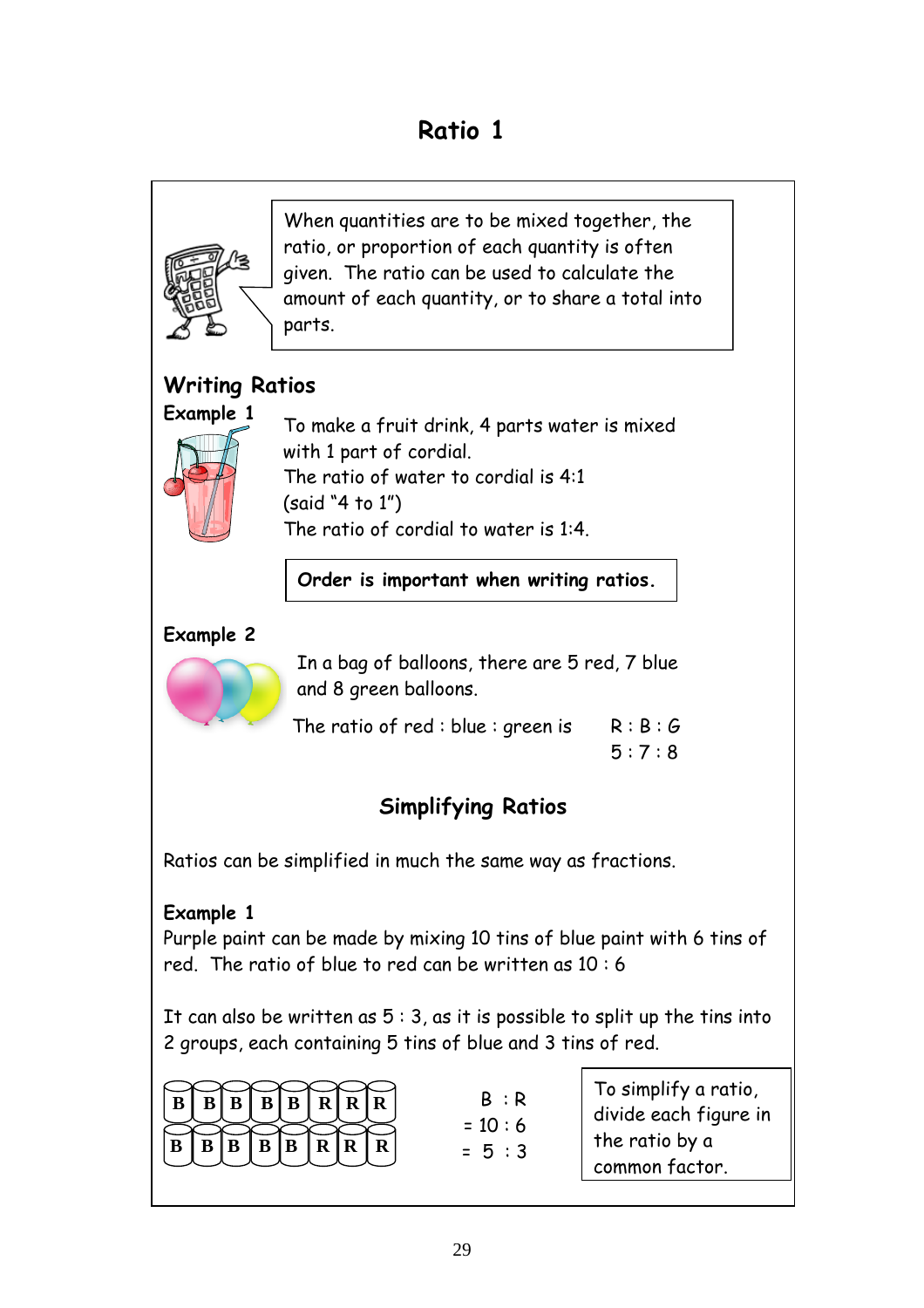## **Ratio 1 (cont)**

![](_page_29_Figure_1.jpeg)

#### **Example 3**

Concrete is made by mixing 20 kg of sand with 4 kg cement. Write the ratio of sand : cement in its simplest form

 Sand : Cement = 20 : 4  $= 5:1$ 

#### **Using ratios**

The ratio of fruit to nuts in a chocolate bar is  $3:2$ . If a bar contains 15g of fruit, what weight of nuts will it contain?

![](_page_29_Figure_7.jpeg)

So the chocolate bar will contain 10g of nuts.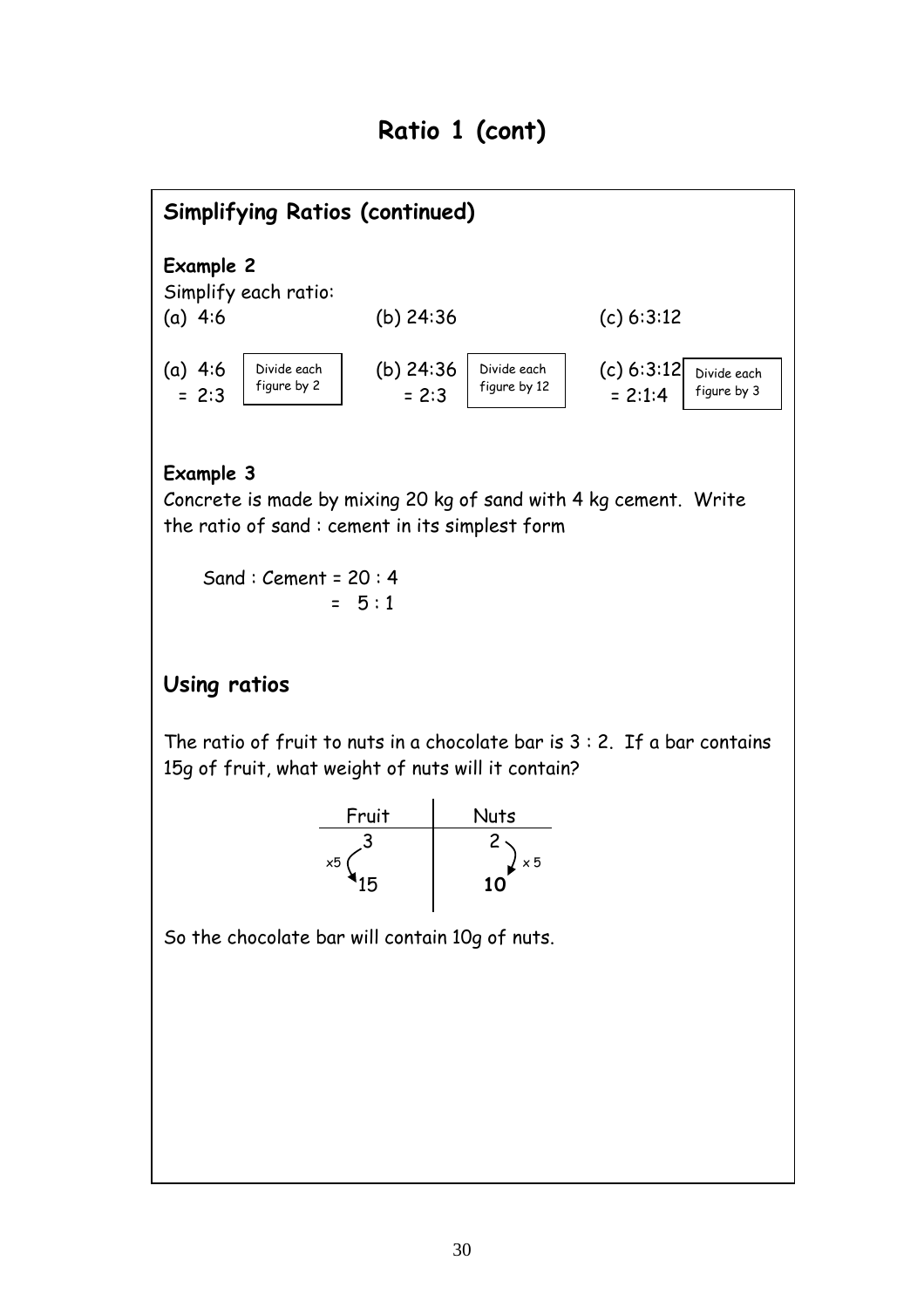## **Sharing in a given ratio**

#### **Example**

Lauren and Sean earn money by washing cars. By the end of the day they have made £90. As Lauren did more of the work, they decide to share the profits in the ratio 3:2. How much money did each receive?

| Step 1 | Add up the numbers to find the total number of parts              |
|--------|-------------------------------------------------------------------|
|        | $3 + 2 = 5$                                                       |
| Step 2 | Divide the total by this number to find the value of each<br>part |
|        | $90 \div 5 = 0.18$                                                |
| Step 3 | Multiply each figure by the value of each part                    |
|        | Lauren $3 \times £18 = £54$<br>Sean $2 \times £18 = £36$          |
| Step 4 | Check that the total is correct                                   |
|        | $£54 + £36 = £90$                                                 |
|        | So Lauren received £54 and Sean received £36.                     |
|        |                                                                   |
|        |                                                                   |
|        |                                                                   |
|        |                                                                   |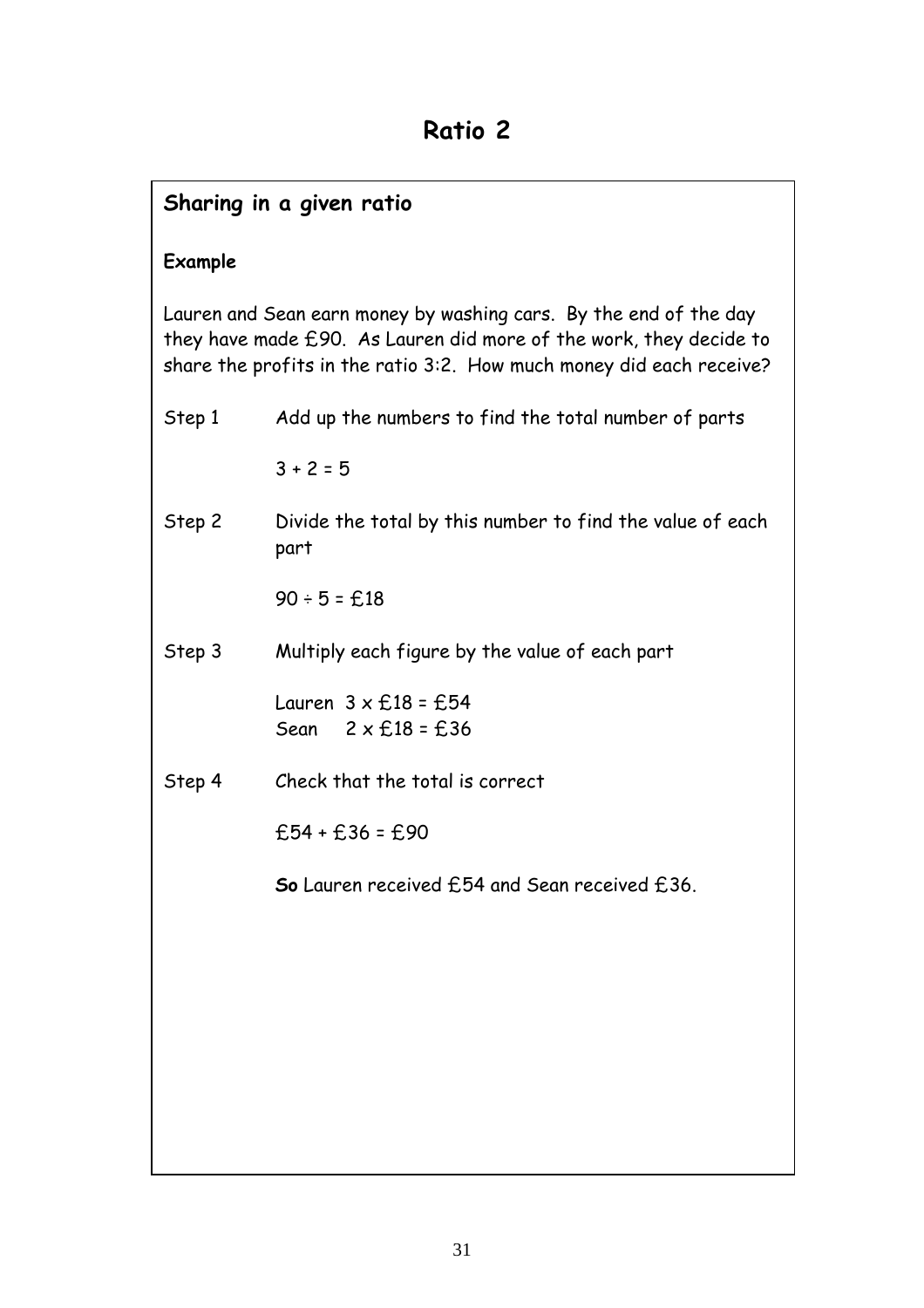## **Proportion**

Two quantities are said to be in direct proportion if when one doubles the other doubles. We can use proportion to solve problems.

It is often useful to make a table when solving problems involving proportion.

#### **Example 1**

A car factory produces 1500 cars in 30 days. How many cars would they produce in 90 days?

![](_page_31_Figure_5.jpeg)

The factory would produce 4500 cars in 90 days.

#### **Example 2**

5 adult tickets for the cinema cost £27·50. How much would 8 tickets cost?

|                              | Tickets | Cost                      | Working:           |                                 |
|------------------------------|---------|---------------------------|--------------------|---------------------------------|
| Find the cost<br>of 1 ticket | 5<br>8  | £27.50<br>£5.50<br>£44.00 | £5.50<br>5 £ 27.50 | £5.50<br>$4\times 8$<br>f.44.00 |
| The cost of 8 tickets is £44 |         |                           |                    |                                 |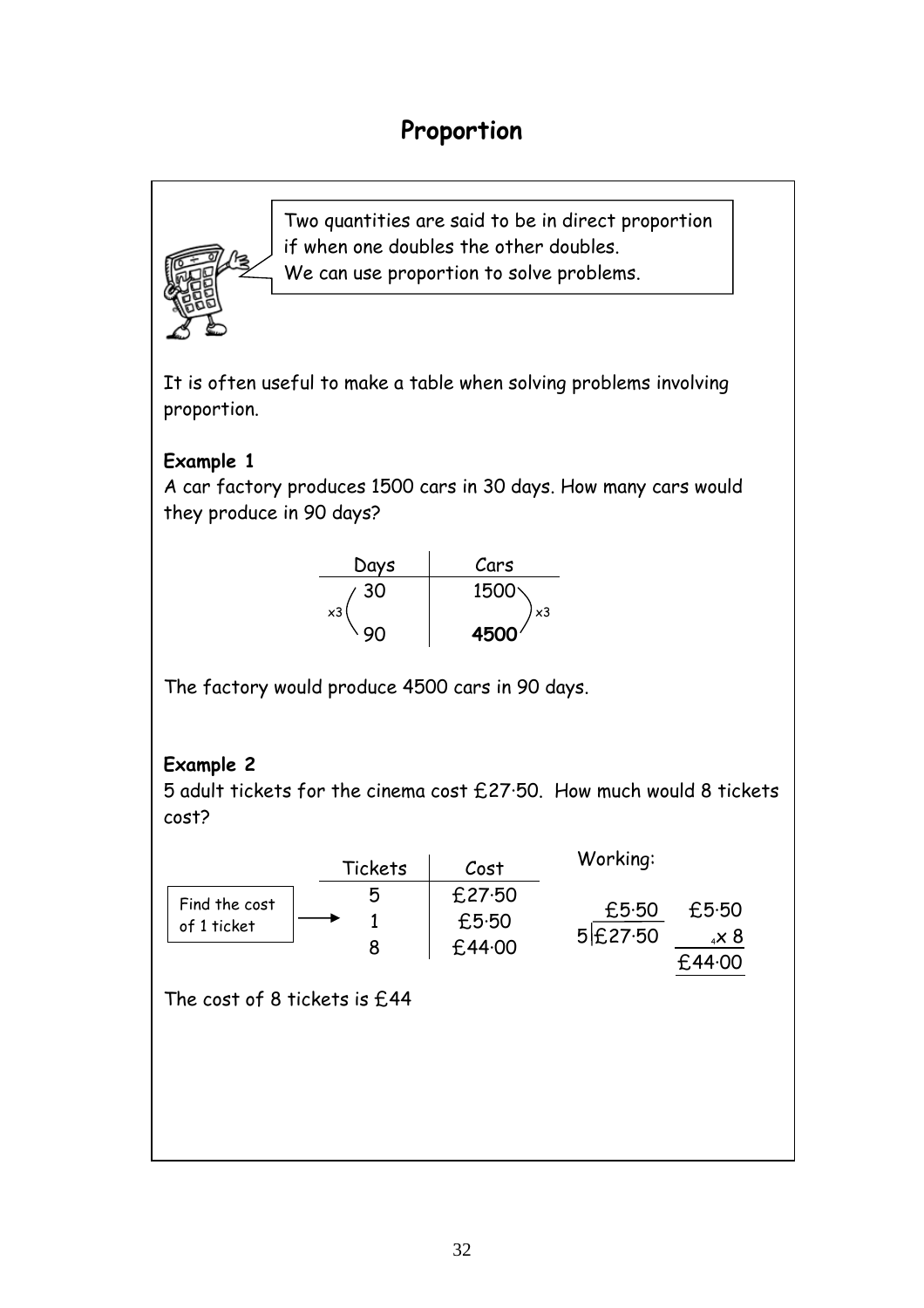## **Information Handling : Tables**

![](_page_32_Figure_1.jpeg)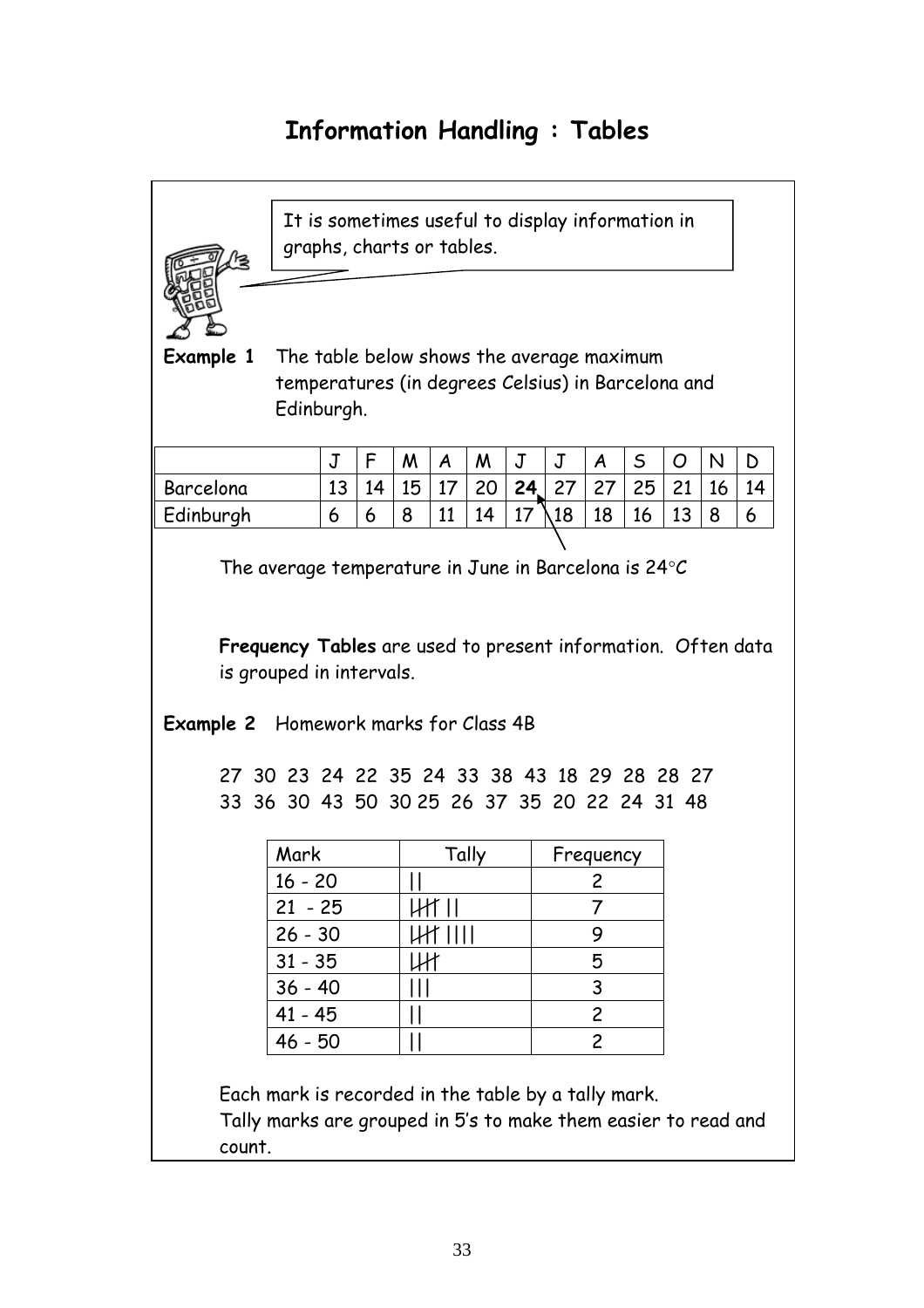## **Information Handling : Bar Graphs and Histograms**

![](_page_33_Picture_1.jpeg)

Bar graphs and histograms are often used to display data. The horizontal axis should show the categories or class intervals, and the vertical axis the frequency. All graphs should have a title, and each axis must be labelled.

**Example 1** This **bar graph** shows how a group of pupils travelled to school.

![](_page_33_Figure_4.jpeg)

Notice that the bar graph has gaps between the information and is used for categories (meaning that the order can be changed).

![](_page_33_Figure_6.jpeg)

![](_page_33_Figure_7.jpeg)

Notice that the histogram is used for class intervals (it must remain in this order) and has no gaps.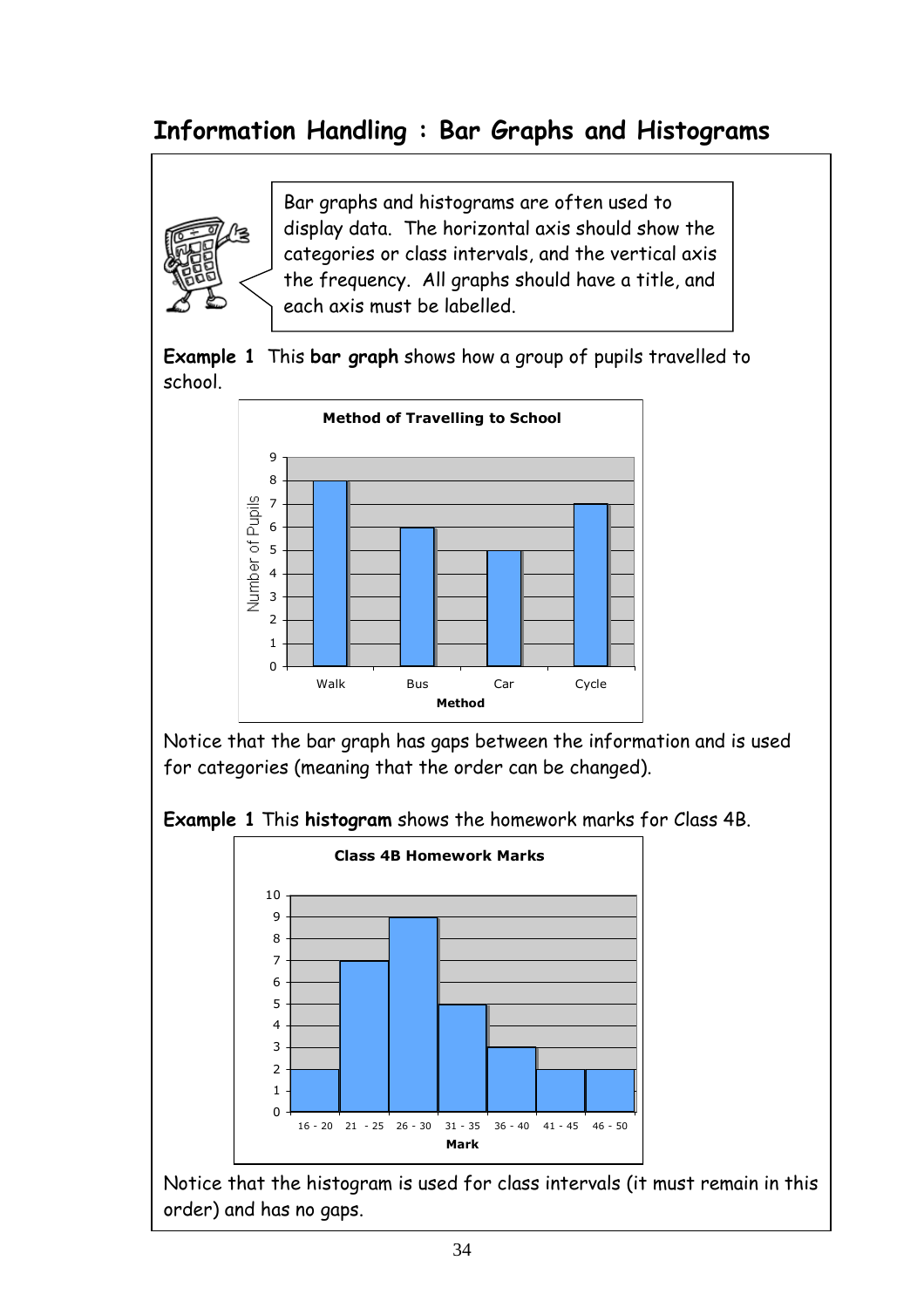## **Information Handling : Line Graphs**

![](_page_34_Picture_1.jpeg)

Line graphs consist of a series of points which are plotted, then joined by a line. All graphs should have a title, and each axis must be labelled. The trend of a graph is a general description of it.

![](_page_34_Figure_3.jpeg)

![](_page_34_Figure_4.jpeg)

The trend of the graph is that his weight is decreased over the 14 weeks he trained.

![](_page_34_Figure_6.jpeg)

![](_page_34_Figure_7.jpeg)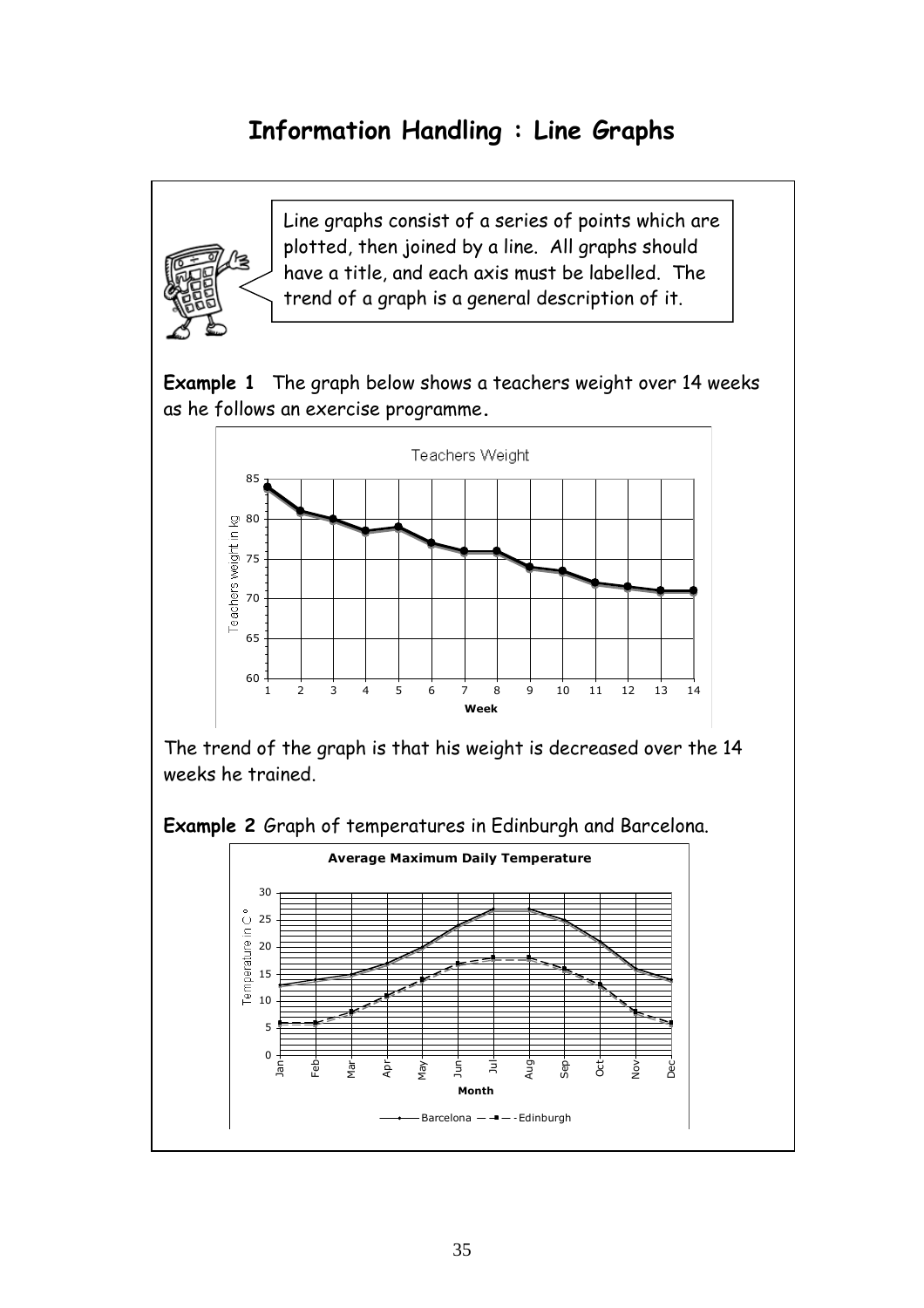## **Information Handling : Scatter Graphs**

![](_page_35_Figure_1.jpeg)

The graph shows a general trend, that as the arm span increases, so does the height. This graph shows a positive correlation.

The line drawn is called the line of best fit, it has the same amount of points above as below. This line can be used to provide estimates. For example, a boy of arm span 150cm would be expected to have a height of around 151cm.

Note that in some subjects, it is a requirement that the axes start from zero.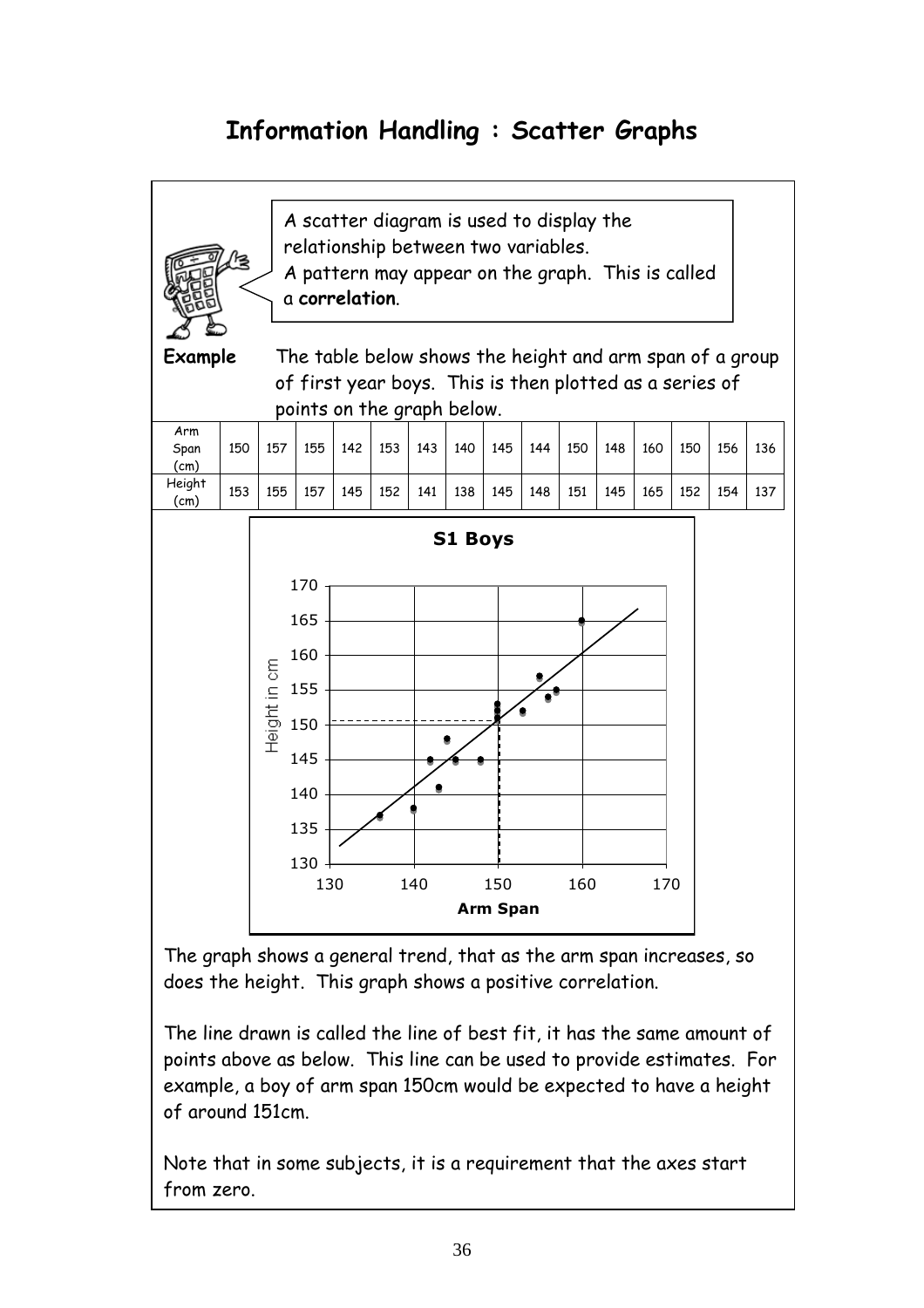## **Information Handling : Pie Charts**

![](_page_36_Figure_1.jpeg)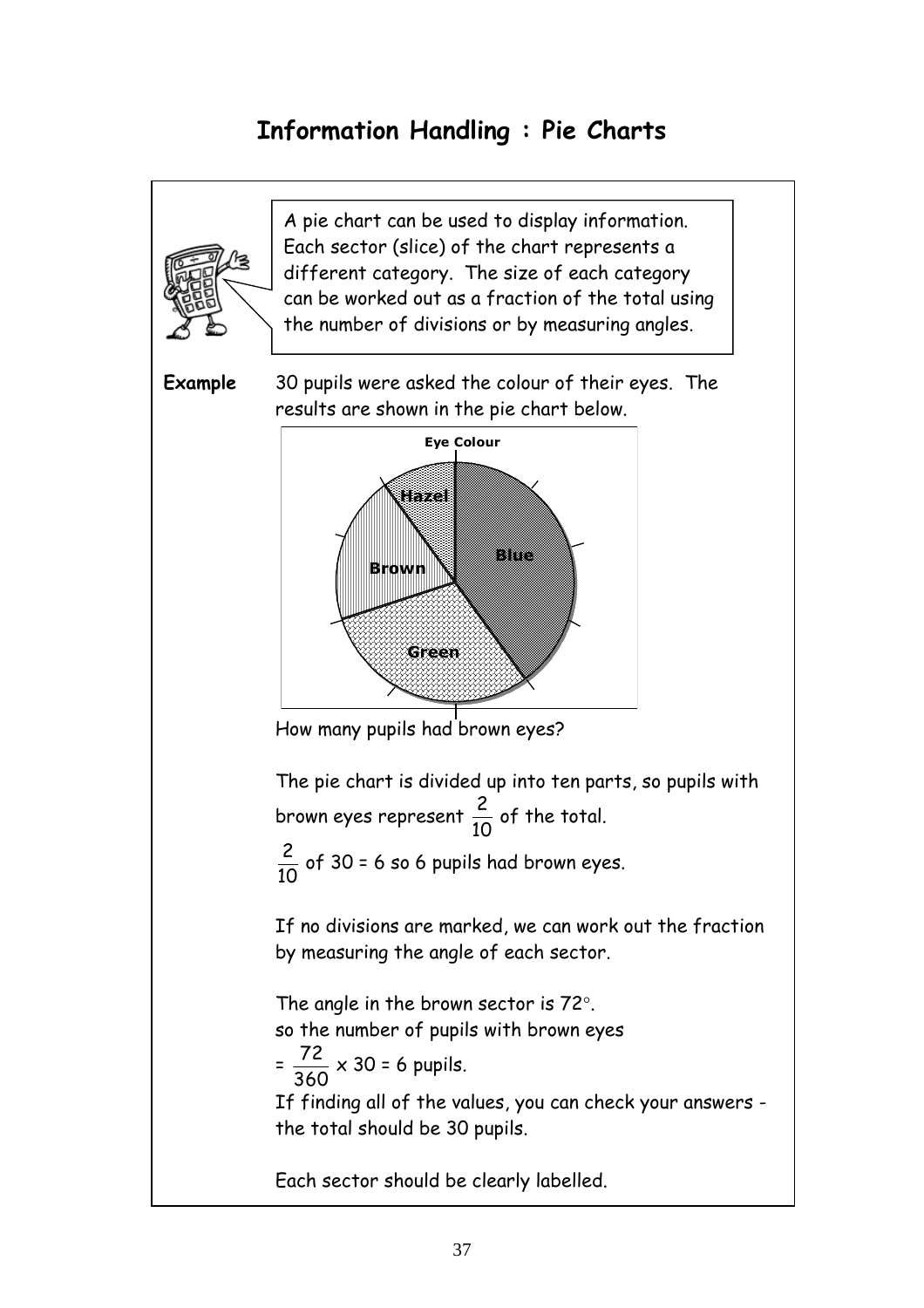## **Information Handling : Pie Charts 2**

#### **Drawing Pie Charts**

![](_page_37_Picture_2.jpeg)

sector is calculated as a fraction of 360°. On a pie chart, the size of the angle for each

**Example:** In a survey about television programmes, a group of people were asked what their favourite soap was. Their answers are given in the table below. Draw a pie chart to illustrate the information.

| Soap                     | Number of people |
|--------------------------|------------------|
| Eastenders               | 28               |
| <b>Coronation Street</b> | 24               |
| Emmerdale                | 10               |
| Hollyoaks                | 12               |
| Jone.                    |                  |

Total number of people = 80

![](_page_37_Figure_7.jpeg)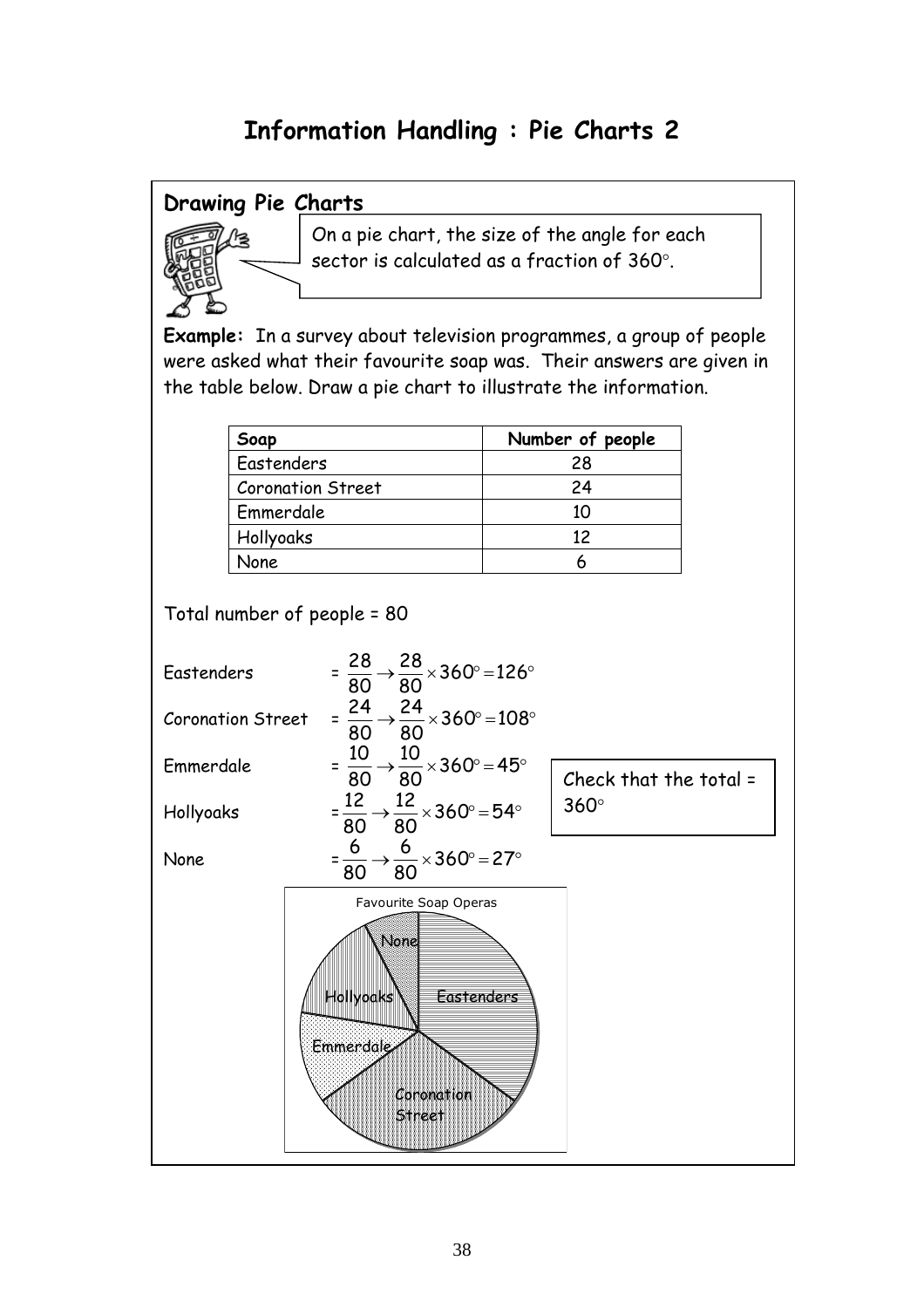## **Information Handling : Averages**

![](_page_38_Picture_1.jpeg)

To provide information about a set of data, the average value may be given. There are 3 ways of finding the average value – the mean, the median and the mode.

#### **Mean**

The mean is found by adding all the data together and dividing by the number of values.

#### **Median**

The median is the middle value when all the data is written in numerical order (if there are two middle values, the median is half-way between these values).

#### **Mode**

The mode is the value that occurs most often.

#### **Range**

The range of a set of data is a measure of spread. Range = Highest value – Lowest value

**Example** Class 1A4 scored the following marks for their homework assignment. Find the mean, median, mode and range of the results.

7, 9, 7, 5, 6, 7, 10, 9, 8, 4, 8, 5, 7, 10  
\nMean = 
$$
\frac{7+9+7+5+6+7+10+9+8+4+8+5+7+10}{14}
$$
\n= 
$$
\frac{102}{14} = 7.285... = 7 \cdot 3
$$
 to 1 decimal place  
\nOrdered values: 4, 5, 5, 6, 7, 7, 7, 7, 8, 8, 9, 9, 10, 10  
\nMedian = 7  
\nMode = 7  
\nRange = 10 - 4 = 6  
\nMore Examples on how to calculate the Median  
\n+  
\n2, 2, 3, 5, 6, 7  
\n6, 7, 7, 8, 10, 11  
\n1, 2, 5, 11, 12, 15  
\nMedian = 4  
\nMedian = 7 \cdot 5  
\nMedian = 
$$
\frac{5+11}{2}
$$
\n= 8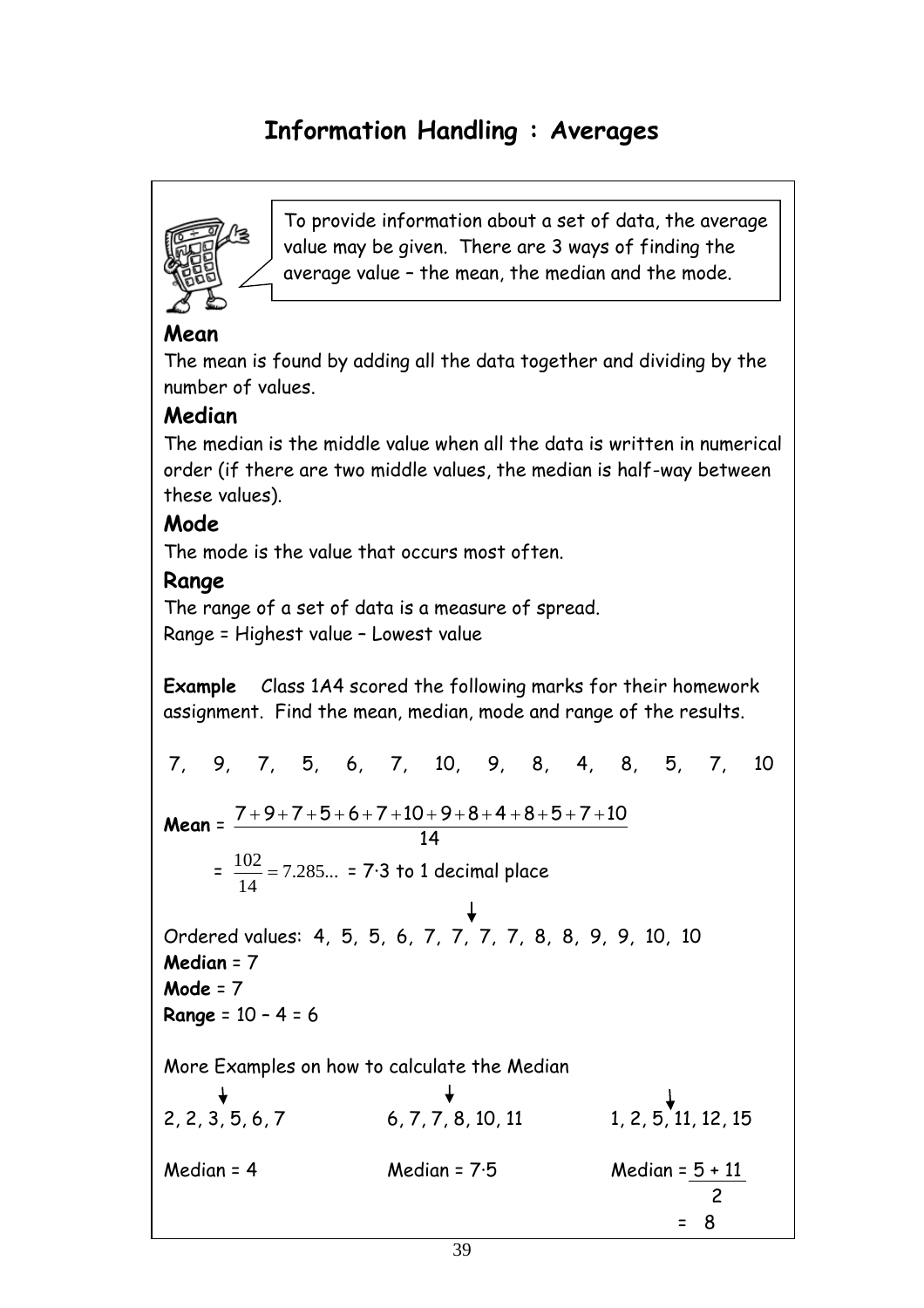## **Angles**

![](_page_39_Figure_1.jpeg)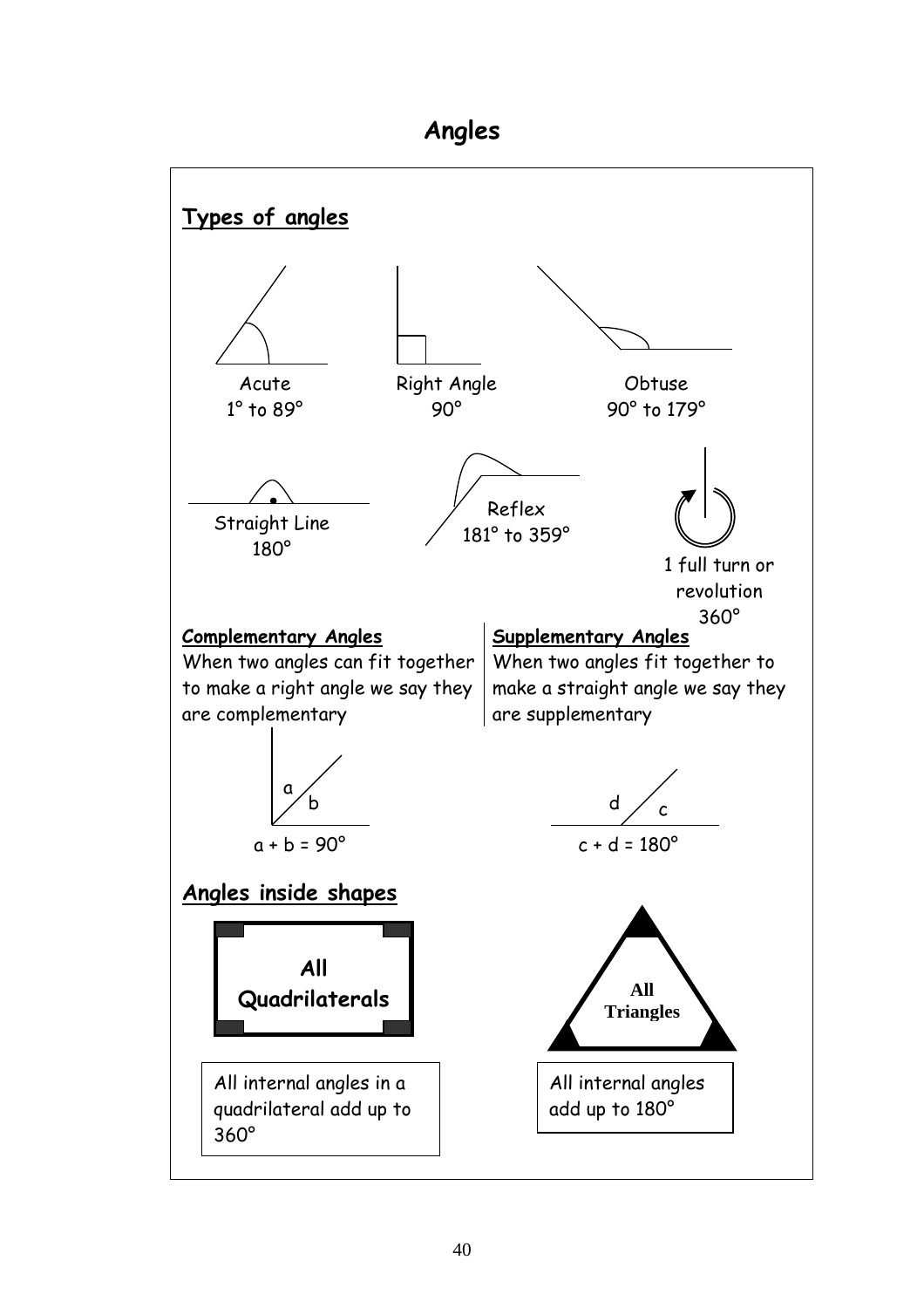## **Mathematical Dictionary (Key words):**

| Add; Addition          | To combine 2 or more numbers to get one number                    |
|------------------------|-------------------------------------------------------------------|
| $^{(+)}$               | (called the sum or the total)                                     |
|                        | Example: 12+76 = 88                                               |
| a.m.                   | (ante meridiem) Any time in the morning (between                  |
|                        | midnight and 12 noon).                                            |
| Approximate            | An estimated answer, often obtained by rounding to                |
|                        | nearest 10, 100 or decimal place.                                 |
| Calculate              | Find the answer to a problem. It doesn't mean that                |
|                        | you must use a calculator!                                        |
| Chunking               | Splitting a number into chunks to work with                       |
| Compensating           | Adding on to make a number more manageable then                   |
|                        | taking away at the end.                                           |
| Data                   | A collection of information (may include facts, numbers           |
|                        | or measurements).                                                 |
| Denominator            | The bottom number in a fraction (the number of parts              |
|                        | into which the whole is split).                                   |
| Difference (-)         | The amount between two numbers (subtraction).                     |
|                        | Example: The difference between 50 and 36 is 14                   |
|                        | $50 - 36 = 14$                                                    |
|                        | Sharing a number into equal parts.                                |
| Division $(+)$         | $24 ÷ 6 = 4$                                                      |
| Double                 | Multiply by 2.                                                    |
| Equals $(=)$           | Makes or has the same amount as.                                  |
| Equivalent             | Fractions which have the same value.                              |
| fractions              | Example $\frac{6}{12}$ and $\frac{1}{2}$ are equivalent fractions |
| Estimate               | To make an approximate or rough answer, often by                  |
|                        | rounding.                                                         |
| Evaluate               | To work out the answer.                                           |
| Even                   | A number that is divisible by 2.                                  |
|                        | Even numbers end with 0, 2, 4, 6 or 8.                            |
| Factor                 | A number which divides exactly into another number,               |
|                        | leaving no remainder.                                             |
|                        | Example: The factors of $15$ are $1, 3, 5, 15$ .                  |
| Frequency              | How often something happens. In a set of data, the                |
|                        | number of times a number or category occurs.                      |
| Greater than $(\cdot)$ | Is bigger or more than.                                           |
|                        | Example: 10 is greater than 6.                                    |
|                        | $10 \times 6$                                                     |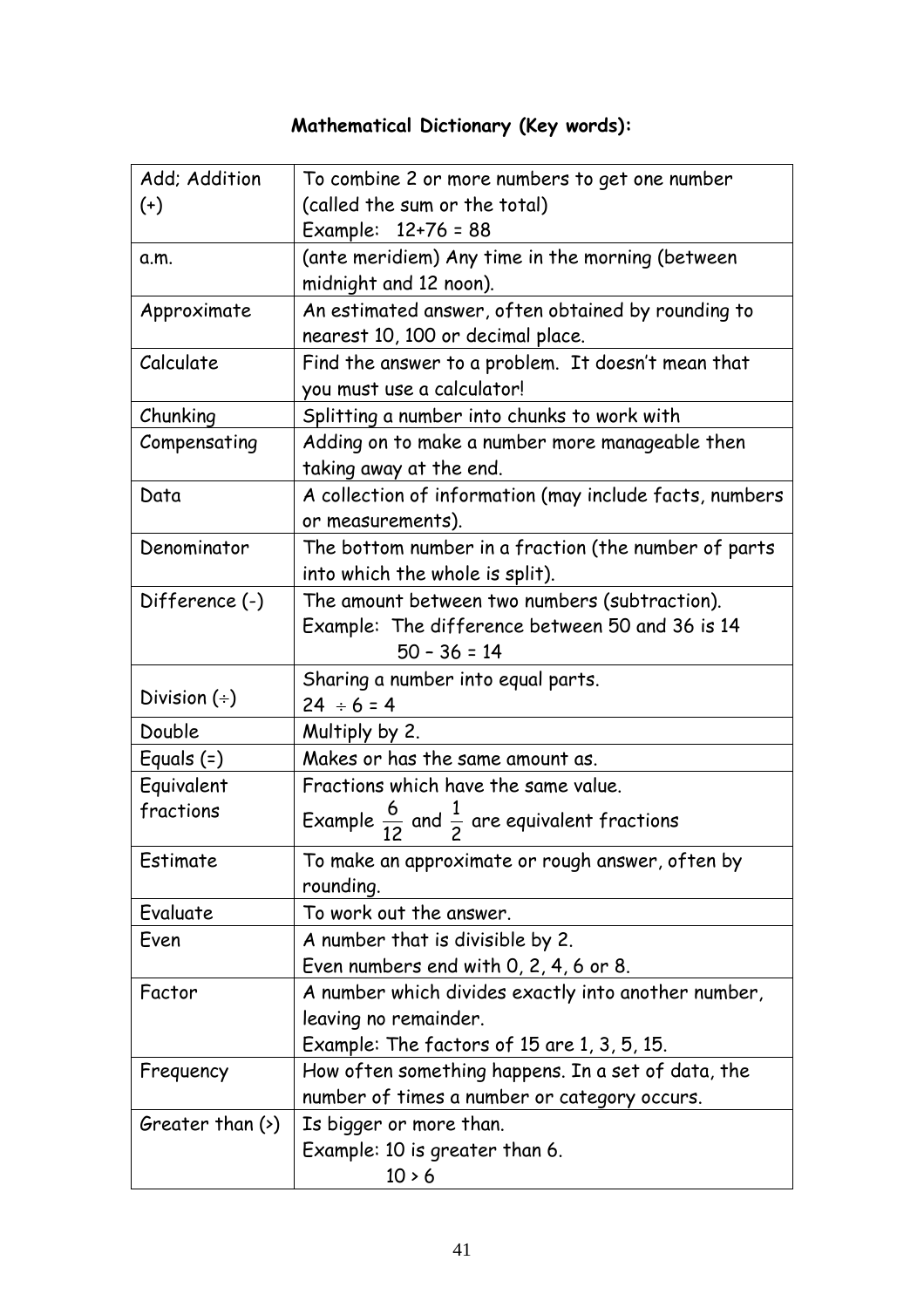| Greater than or     | Is bigger than OR equal to.                            |
|---------------------|--------------------------------------------------------|
| equal to $(2)$      |                                                        |
| Least               | The lowest number in a group (minimum).                |
| Less than $(\cdot)$ | Is smaller or lower than.                              |
|                     | Example: 15 is less than 21. $15 \times 21$ .          |
| Less than or        | Is smaller than OR equal to.                           |
| equal to $($ )      |                                                        |
| Maximum             | The largest or highest number in a group.              |
| Mean                | The arithmetic average of a set of numbers (see p32)   |
| Median              | Another type of average - the middle number of an      |
|                     | ordered set of data (see p32)                          |
| Minimum             | The smallest or lowest number in a group.              |
| Minus $(-)$         | To subtract. (sometimes referred to as take away)      |
| Mode                | Another type of average - the most frequent number     |
|                     | or category (see p32)                                  |
| Most                | The largest or highest number in a group (maximum).    |
| Multiple            | A number which can be divided by a particular number,  |
|                     | leaving no remainder.                                  |
|                     | Example Some of the multiples of 4 are 8, 16, 48, 72   |
| Multiply $(x)$      | To combine an amount a particular number of times.     |
|                     | Example<br>$6 \times 4 = 24$                           |
| Negative            | A number less than zero. Shown by a minus sign.        |
| Number              | Example -5 is a negative number.                       |
| Numerator           | The top number in a fraction.                          |
| <b>Odd Number</b>   | A number which is not divisible by 2.                  |
|                     | Odd numbers end in 1, 3, 5, 7 or 9.                    |
| Operations          | The four basic operations are addition, subtraction,   |
|                     | multiplication and division.                           |
| Order of            | The order in which operations should be done.          |
| operations          | BODMAS (see p9)                                        |
| Partitioning        | Splitting a number into it's place value parts.        |
| Place value         | The value of a digit dependent on its place in the     |
|                     | number.                                                |
|                     | Example: in the number 1573.4, the 5 has a place value |
|                     | of 100.                                                |
| p.m.                | (post meridiem) Any time in the afternoon or evening   |
|                     | (between 12 noon and midnight).                        |
|                     |                                                        |
| Polygon             | A plane shape (2-D Shape) which has three or more      |
|                     | straight sides.                                        |
|                     |                                                        |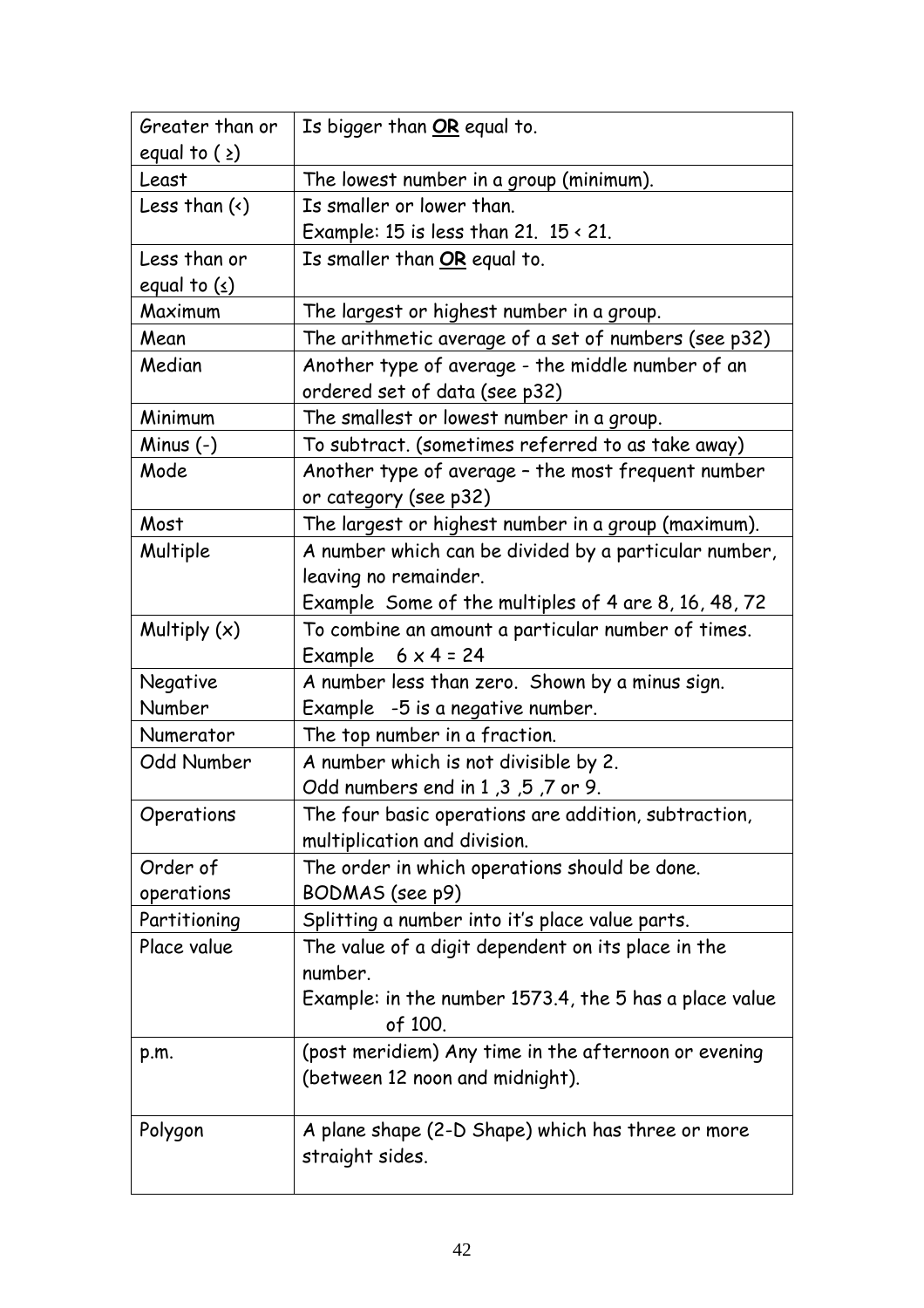| Prime Number   | A number that has exactly 2 factors (can only be        |
|----------------|---------------------------------------------------------|
|                | divided by itself and 1). Note that 1 is not a prime    |
|                | number as it only has 1 factor.                         |
| Product        | The answer when two numbers are multiplied together.    |
|                | Example: The product of 5 and 4 is 20.                  |
| Quadrilateral  | A polygon with four sides                               |
| Quotient       | The number resulting by dividing one number by          |
|                | another.                                                |
|                | Example: $20 \div 2 = 10$ , the quotient is 10          |
| Range          | Subtract the lowest number from the highest number      |
|                | to find the Range. This indicates how variable the data |
|                | is.                                                     |
| Remainder      | The amount left over when dividing a number.            |
| Share          | To divide into equal groups.                            |
| Sum            | The total of a group of numbers (found by adding).      |
| Square Numbers | A number that results from multiplying another          |
|                | number by itself.                                       |
| Total          | The sum of a group of numbers (found by adding).        |